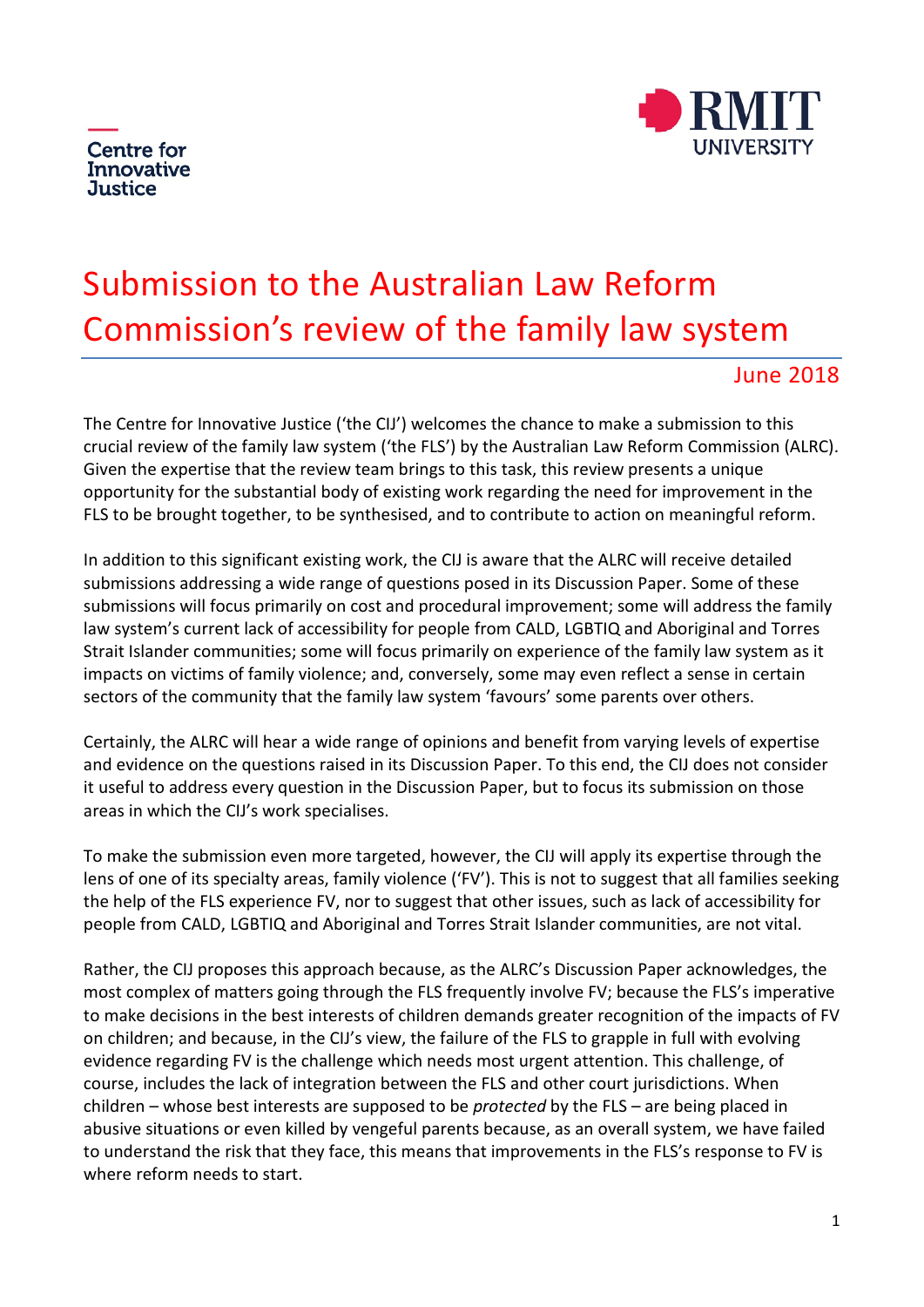# **Background and scope of this submission**

The CIJ is a research and reform body attached to RMIT University. The CIJ's objective is to develop, drive and expand the capacity of the justice system to meet and adapt to the needs of its diverse users. The CIJ meets this objective by providing life changing experiences to students through contact with innovative justice approaches and practitioners, as well as through clinical experience providing services to some of the legal system's most vulnerable participants. The CIJ also meets this objective by conducting rigorous research which focuses on having impact – taking our research findings, most of which involve direct engagement with service users, and using them to develop innovative and workable solutions. We then work with those agencies charged with implementing reform – from Government Departments, through courts to service providers – to help that reform seem as achievable as possible.

To date, much of the CIJ's work has focused on the Victorian criminal justice system, with particular focus on therapeutic and restorative approaches; as well as on legal system responses to FV, particularly those responses connected with the Magistrates' Court and Children's Court jurisdictions. Clearly, there are important differences between these jurisdictions and the FLS and, while individual team members at the CIJ have prior experience of family law, the CIJ does not claim to have a comprehensive understanding of the current FLS.

That being said, as the ALRC's Discussion Paper acknowledges, recent research makes clear that significant numbers of people have legal issues which bring them into contact with multiple legal arenas, including criminal, child protection, FV *and* family law. This means that the FLS does not deal with family law disputes in isolation, with the matters dealt with by the FLS increasingly involving clients who face complex issues such as FV, substance abuse and mental health issues. The CIJ has developed expertise around how people presenting with issues such as these can be most effectively engaged by and responded to when they encounter legal systems.

As a result, the CIJ takes the view that strategies developed in the context of state-based courts have relevance for the FLS, given that it is often the same clients with the same complex issues that come into contact with both state-based courts *and* the FLS. What's more, while many aspects of the FLS already embody principles and practices consistent with therapeutic jurisprudence, and while many aspects provide less adversarial forms of dispute resolution, it is within those jurisdictions which are the subject of the CIJ's expertise that the growth of explicitly therapeutic jurisprudence-informed justice mechanisms has largely occurred. This means that the approaches that have been developed at the state-based level have not necessarily been applied within the FLS, this review therefore presenting a useful opportunity for cross-sector learning.

Meanwhile, the CIJ's acknowledged expertise in FV and, in particular, in perpetrator interventions, gives the CIJ a distinct knowledge base from which to converge our expertise in innovative justice approaches with this expertise in FV. As such, we hope to be as useful as possible to the ALRC by combining our expertise in a targeted way.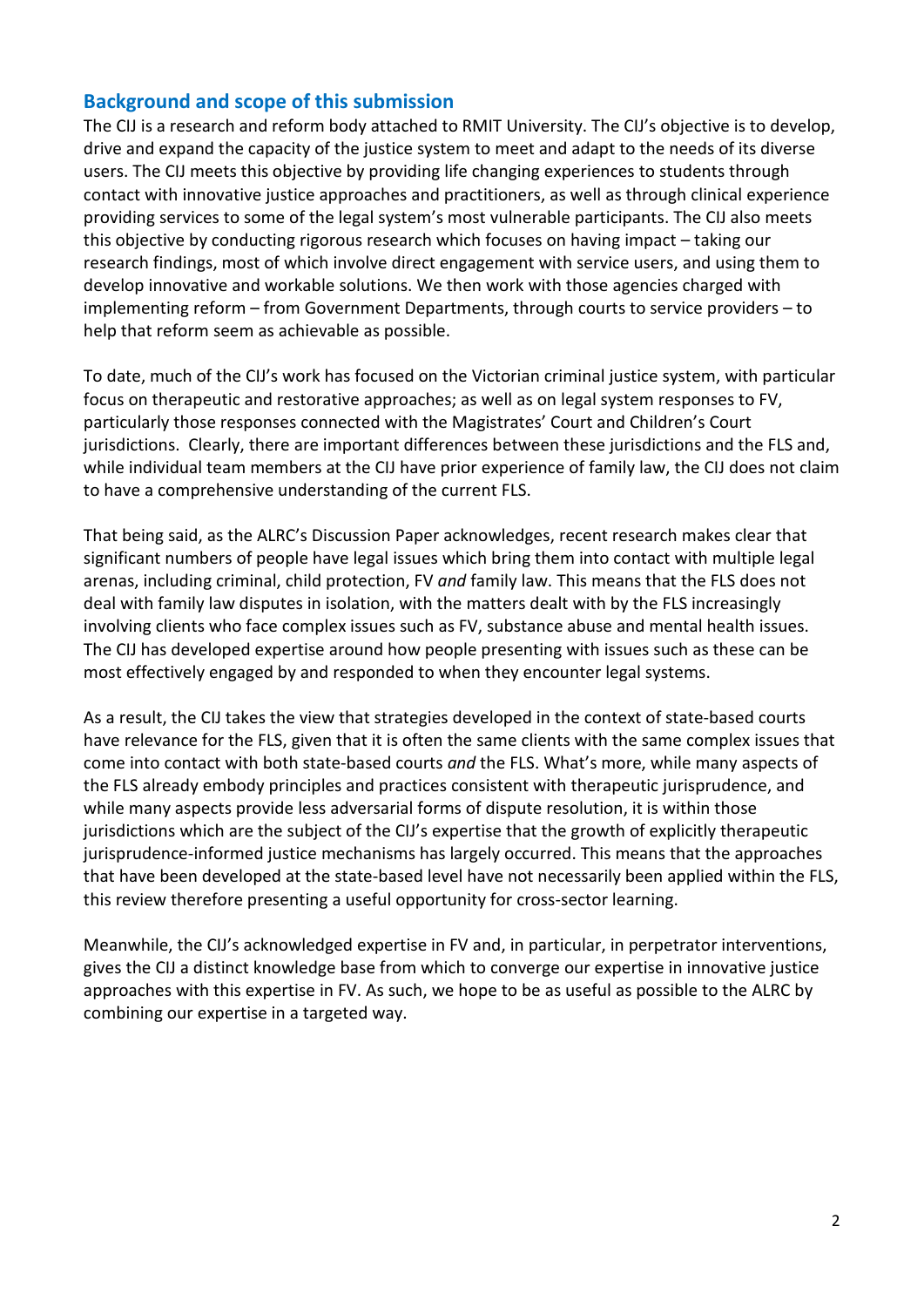# **Part One**

# **The tension between a no-fault approach and acknowledging family violence**

Undeniably, the new approach to the breakdown of relationships heralded by the passage of the *Family Law Act* was a vast improvement on the previous legal regime governing these matters. Prior to this change, the primary mechanism for obtaining a divorce was via a legal process that required the establishment of fault. Litigants needed to prove that their spouse had committed a 'matrimonial offence' such as adultery, desertion or cruelty.<sup>[1](#page-2-0)</sup> Adultery was the most common ground relied upon, and divorce proceedings of the day tended to involve the submission of photographic evidence that depicted, sometimes in graphic details, a spouse's acts of infidelity.<sup>[2](#page-2-1)</sup>

As a consequence, prior to the passage of the *Family Lqw Act,* divorce proceedings were generally humiliating experiences for the parties.<sup>[3](#page-2-2)</sup> Decisions about arrangements for the care of children following parents' separation tended to be highly shaped by judges' assessments of the parties' moral conduct during the marriage.<sup>[4](#page-2-3)</sup> By contrast, the *Family Law Act* created a single, no-fault ground for divorce, aiming to enhance the dignity of the process for separating couples, and embodying a new vision of divorce that reflected changing social mores, whereby divorce was no longer seen as a moral failing.<sup>[5](#page-2-4)</sup> An effect of the new Act was therefore that court decisions regarding children's care arrangements were no longer determined with reference to moral assessments of the parties, instead prioritising expert social science opinion on children's needs.<sup>[6](#page-2-5)</sup>

Shifting the legal response to family breakdown from an assessment of parents' moral failings to one in which the court's chief concern was about making future arrangements that would best meet the children's needs, was ultimately desirable. Ironically, however, the collective desire to avoid attribution of *blame* meant that the FLS has continued to avoid adequate understanding and attribution of *risk.* This means that the decision to avoid blame for the breakdown of a romantic relationship has continued to blind the system to the full extent of past and current behaviour which should inform a thorough assessment of what children's best interests may really be.

This is not to say that the FLS does not consider past conduct in assessing children's best interests. Indeed, the *Family Law Act* explicitly requires the courts to consider 'the need to protect the child from physical or psychological harm from being subjected to, or exposed to, abuse, neglect or family violence'.<sup>[7](#page-2-6)</sup> Awareness is also growing that children may be severely affected by being aware of or witnessing FV, even where they themselves are not the direct target of it,<sup>[8](#page-2-7)</sup> as well as that the trauma experienced by children exposed to FV may continue to affect them long term.<sup>[9](#page-2-8)</sup>

<span id="page-2-0"></span> $1$  Matrimonial Causes Act 1959 (Cth) s 28.

<span id="page-2-1"></span><sup>&</sup>lt;sup>2</sup> Shurlee Swain and Danielle Thornton, 'Fault, gender politics and family law reform' (2011) 57 Australian Journal of *Politics and History* 207, 209-210.<br><sup>3</sup> Ibid.

<span id="page-2-2"></span>

<span id="page-2-3"></span> $<sup>4</sup>$  Ibid, 212.</sup>

<span id="page-2-4"></span> $<sup>5</sup>$  Ibid.</sup>

<span id="page-2-5"></span> $<sup>6</sup>$  Ibid, 213.</sup>

<span id="page-2-6"></span><sup>7</sup> *Family Law Act 1975* (Cth) s 60CC(2)(b).

<span id="page-2-7"></span><sup>8</sup> Caroline McGee, *Childhood Experiences of Domestic Violence* (Jessica Kingsley, 2000). Juliet Behrens has made the point that even where such a connection is drawn, the courts will consider the past conduct of a parent 'in a way which looks forward, rather than backwards'. That is, courts will only examine past behaviour of a parent insofar as it deems this to be relevant to its task of determining future arrangements for children. Juliet Behrens 'Meeting the needs of victims of domestic violence with family law issues: The dangers and possibilities in restorative justice' (2005) 1 *International Journal of Law in Context* 215, 221.<br><sup>9</sup> Ibid.

<span id="page-2-8"></span>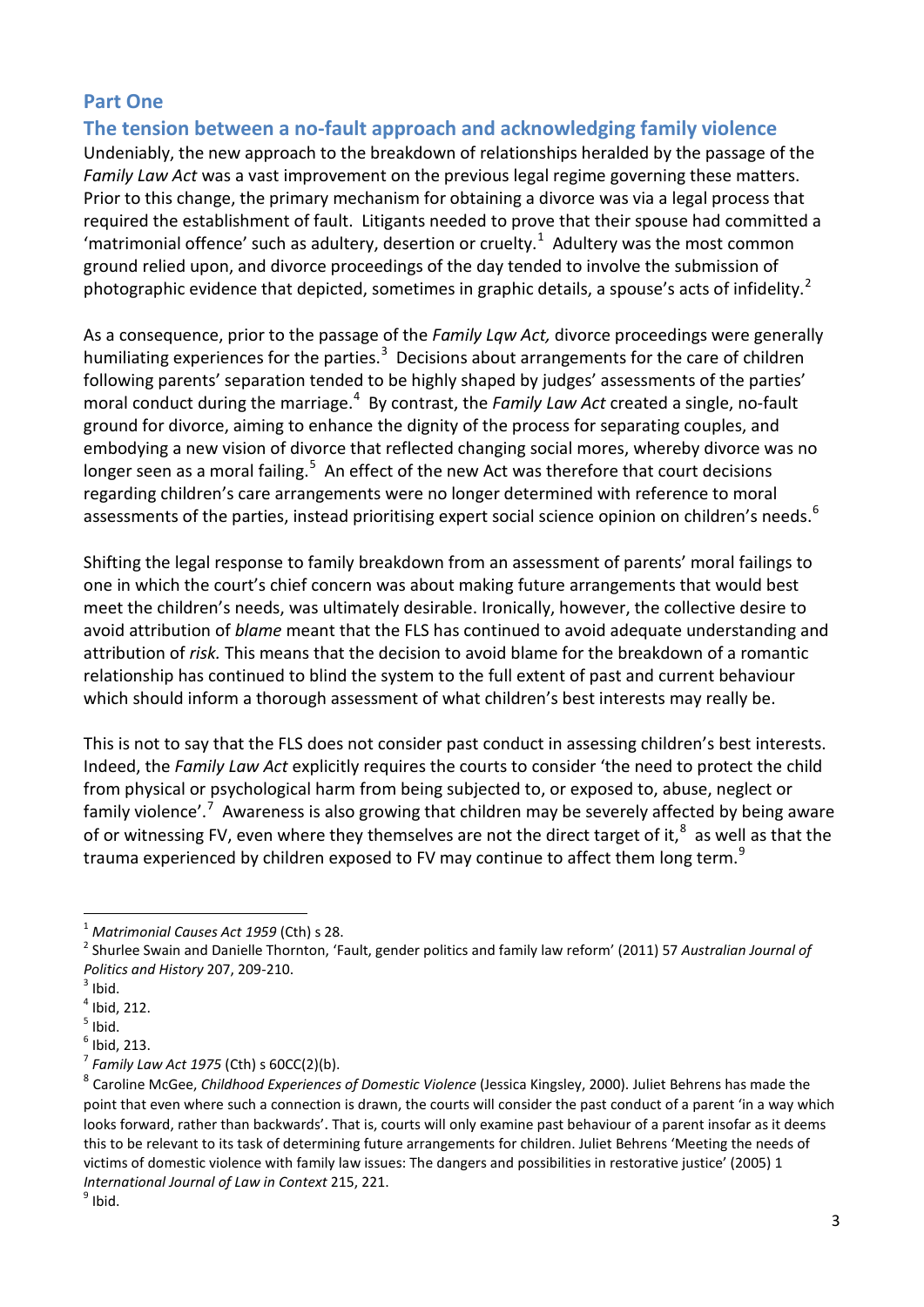#### **Limits on understanding – effectiveness of referrals and legal interventions**

The FLS can, therefore, recognise that past violence perpetrated by one parent against the other may directly affect children in the future to some extent. Overall, however, this does not take proper account of the full impacts of FV on child and adult victims, nor of the patterns of FV perpetration. For example, decisions about parenting arrangements may mistakenly assume that, where FV has 'only' been committed against an adult victim (albeit impacting the children), that an increased risk of physical or emotional violence may not then be *transferred* to children where their mother is no longer an intervening presence while their father has contact with them.

Similarly, this may not consider the fact that, despite asserting their positions as 'good fathers', many men who perpetrate FV have not had much direct care of their children prior to separation. This means that the increased stress of suddenly providing primary care to vulnerable and traumatised children can escalate risk further.<sup>[10](#page-3-0)</sup> In addition, it leaves unaddressed the question of whether someone can, indeed, be a 'good father' if they are, or have been, perpetrating FV against the children's other parent. $^{11}$  $^{11}$  $^{11}$ 

To this end the CIJ would like to draw the review's attention to the FLS's increasing referral of perpetrators of FV to Men's Behaviour Change Programs (MBCPs) as a way of 'addressing' FV prior to decisions about parenting arrangements. Based on the CIJ's expertise in this area, the CIJ cautions against an assumption that referral to a MBCP program will be likely to result in sufficient behaviour change for risk to children to be reduced. Rather, substantial evidence points to the fact that referral to participate in a single program over a period of months is unlikely to address attitudes and behaviours developed over a lifetime.<sup>[12](#page-3-2)</sup> This evidence does not necessarily suggest that MBCPs do not 'work' or are not legitimate. Rather, it indicates that it is not reasonable to expect the burden of 'holding perpetrators accountable' to fall on MBCPs alone, and that *all* aspects of an integrated accountability system need to be functioning together to increase family safety.<sup>[13](#page-3-3)</sup>

What's more, expectation that participation in a single MBCP will reduce risk sufficiently does not take account of the complexity of perpetrator behaviours, or pathways towards change. An increasing body of qualitative research with perpetrators indicates that pathways towards desistance from FV are far from linear but, rather, can be very stop-start endeavours. This research indicates that long-term risk reduction seems to be dependent on, amongst other things:

- (a) Perpetrators making desistance from violence as a 'lifetime project';<sup>[14](#page-3-4)</sup>
- (b) Perpetrator participation in multiple programs and access to ongoing support;<sup>[15](#page-3-5)</sup>

<span id="page-3-0"></span><sup>10</sup> Centre for Innovative Justice, (2016) *Pathways towards accountability: mapping the journey of perpetrators of FV – Phase 1*, RMIT University.<br><sup>11</sup> Cathy Humphreys and Monica Campo, CFCA Paper No. 43, *Fathers who use violence: Options for safe practice where*  $\overline{a}$ 

<span id="page-3-1"></span>*there is ongoing contact with children* (2017); Cathy Humphreys and Monica Campo, CFCA Paper No. 43, *Fathers who* 

<span id="page-3-2"></span>use violence: Options for safe practice where there is ongoing contact with children (2017).<br><sup>12</sup> Centre for Innovative Justice, (2015) Opportunities for early intervention: bringing perpetrators of family violence into *view*, RMIT University; Vlais, Rodney et al, (2017) *Family and domestic violence perpetrator programs: Issues paper of*  current and emerging trends, developments and expectations, Stopping Family Violence Inc, Western Australia<br><sup>13</sup> Kathleen A. Sheehan, Sumaiya Thakor and Donna E. Stewart, 'Turning Points for Perpetrators of Intimate Partne

<span id="page-3-3"></span>Violence' (2012) 13(1) *Trauma, Violence, & Abuse* 30-40.<br><sup>14</sup> Carlo Clavio-Lopez (2016), *Desistance from intimate partner violence: a narrative study of men with histories of* 

<span id="page-3-4"></span>*violence against their female partners* PhD Thesis, Monash University<br><sup>15</sup> D Morran, (2013) 'Desistance from domestic violence: influences, patterns and processes in the lives of formerly

<span id="page-3-5"></span>abusive men', *Howard Journal of Criminal Justice* (53) 3, 306.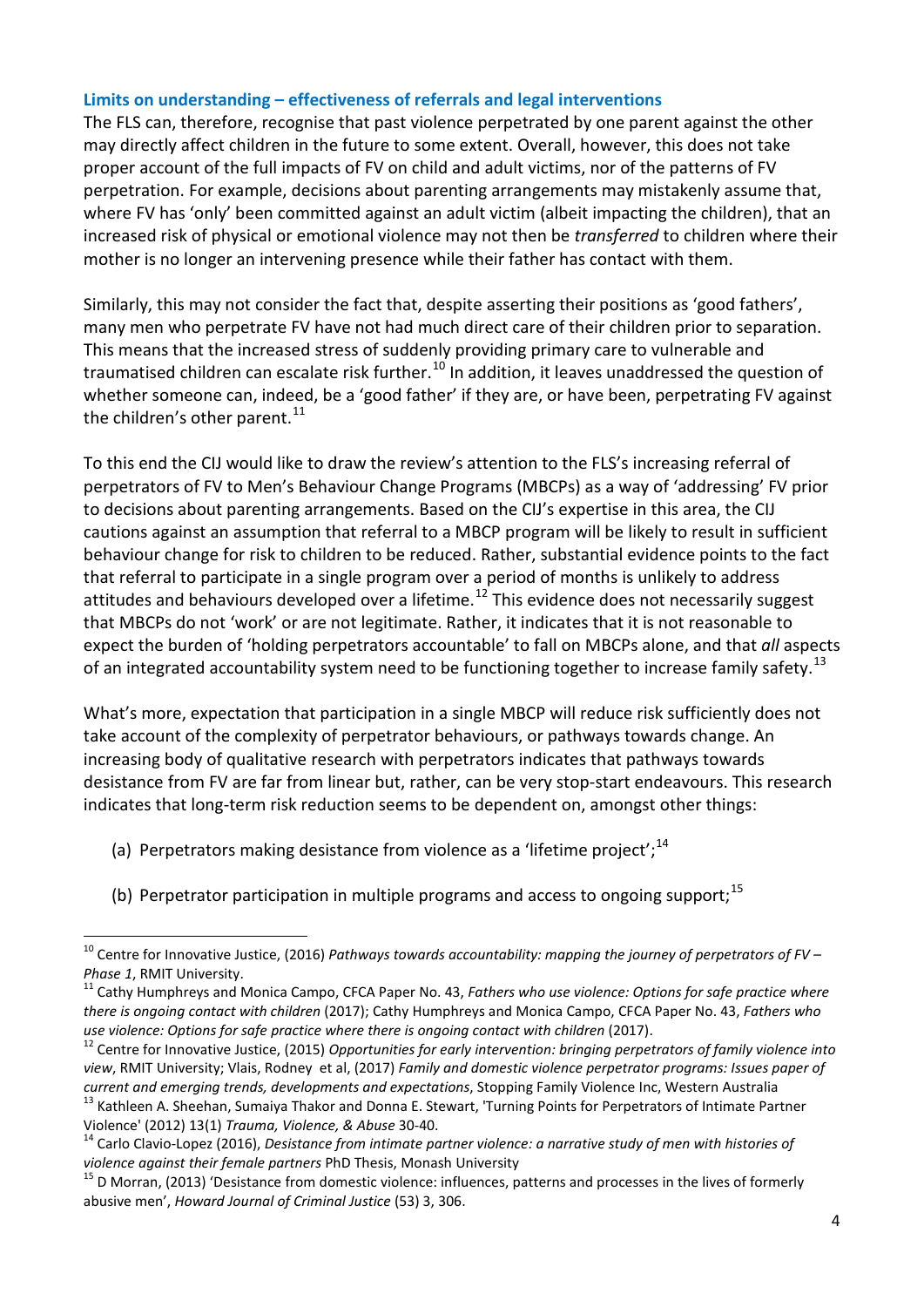- (c) Perpetrators accept that seeking external support is appropriate male behaviour;  $^{16}$  $^{16}$  $^{16}$
- (d) The convergence of external and internal motivating forces, including the prospect of negative justice system consequences.<sup>17</sup>

The CIJ has conducted its own qualitative research with perpetrators which confirms how denial and minimisation prevents many perpetrators from taking genuine responsibility for their behaviour.<sup>[18](#page-4-2)</sup> This includes views about MBCP participation in the context of mandated referrals by courts, in which many perpetrators may see participation as simply 'doing their time' in order to 'get the certificate' at completion.<sup>[19](#page-4-3)</sup> This can also accord with what evidence suggests are the views of many perpetrators who may consent to FVIOs as 'just a piece of paper'.<sup>[20](#page-4-4)</sup>

Evidence also indicates that some men are incapable of meaningful participation in MBCPs.<sup>[21](#page-4-5)</sup> particularly without additional case management or individual, FV informed, counselling conducted by specialist programs. The CIJ notes that the latter is to be distinguished from mainstream, individual psychological counselling.

The CIJ therefore encourages the review to consider how the FLS views participation in a MBCP when it makes decisions about parenting arrangements, taking account of the potential for men to see their participation as simply a way to prove to the court that they are a good father and 'deserve' contact with their children, rather than to undergo any genuine change. For this reason, the CIJ believes that, while MBCP participation should still be component of an integrated response, this should be considered in combination with comprehensive risk assessment, which is a more useful measure of the risk that a perpetrator poses. This will be discussed further below.

The CIJ also suggests that the review take account of whether referral to other programs will appropriately address FV, including contributing factors, without compounding the sense that violent behaviour is driven primarily by substance abuse or mental health issues, rather than by power and control.<sup>[22](#page-4-6)</sup>

# **Fluctuating and dynamic risk**

Further to these considerations, an eagerness to facilitate children's relationships with both parents in the FLS context may not take full account of the fact that:

(a) separation is often a time of *increased* risk to victim/survivors, including of lethal violence, as the review will no doubt be aware. This means that the FLS may be dealing with families in the context of heightened danger, rather than simply considering past behaviour;

<span id="page-4-0"></span> $16$  Ibid

<span id="page-4-1"></span> $17$  Roguski, Michael and Natalie Gregory, 'Former family violence perpetrators' narratives of change' (2014)

<span id="page-4-2"></span><sup>&</sup>lt;https://library.nzfvc.org.nz/cgi-bin/koha/opac-detail.pl?biblionumber=455<br><sup>18</sup> Centre for Innovative Justice, (forthcoming) *Bringing pathways towards accountability together*, RMIT University.<br><sup>19</sup> Sheehan et al, above n

<span id="page-4-4"></span><span id="page-4-3"></span>

<span id="page-4-5"></span>and domestic violence' (2014) < $www.womenscountil.com.au/uploads/6/1/1/9/6119703/breaching safety final.pdf$ <br><sup>21</sup> Gondolf, Edward W., *The future of batterer programs: Reassessing evidence-based practice* (Northeastern University Press, 2012)

<span id="page-4-6"></span> $22$  Centre for Innovative Justice (2016) above n 10.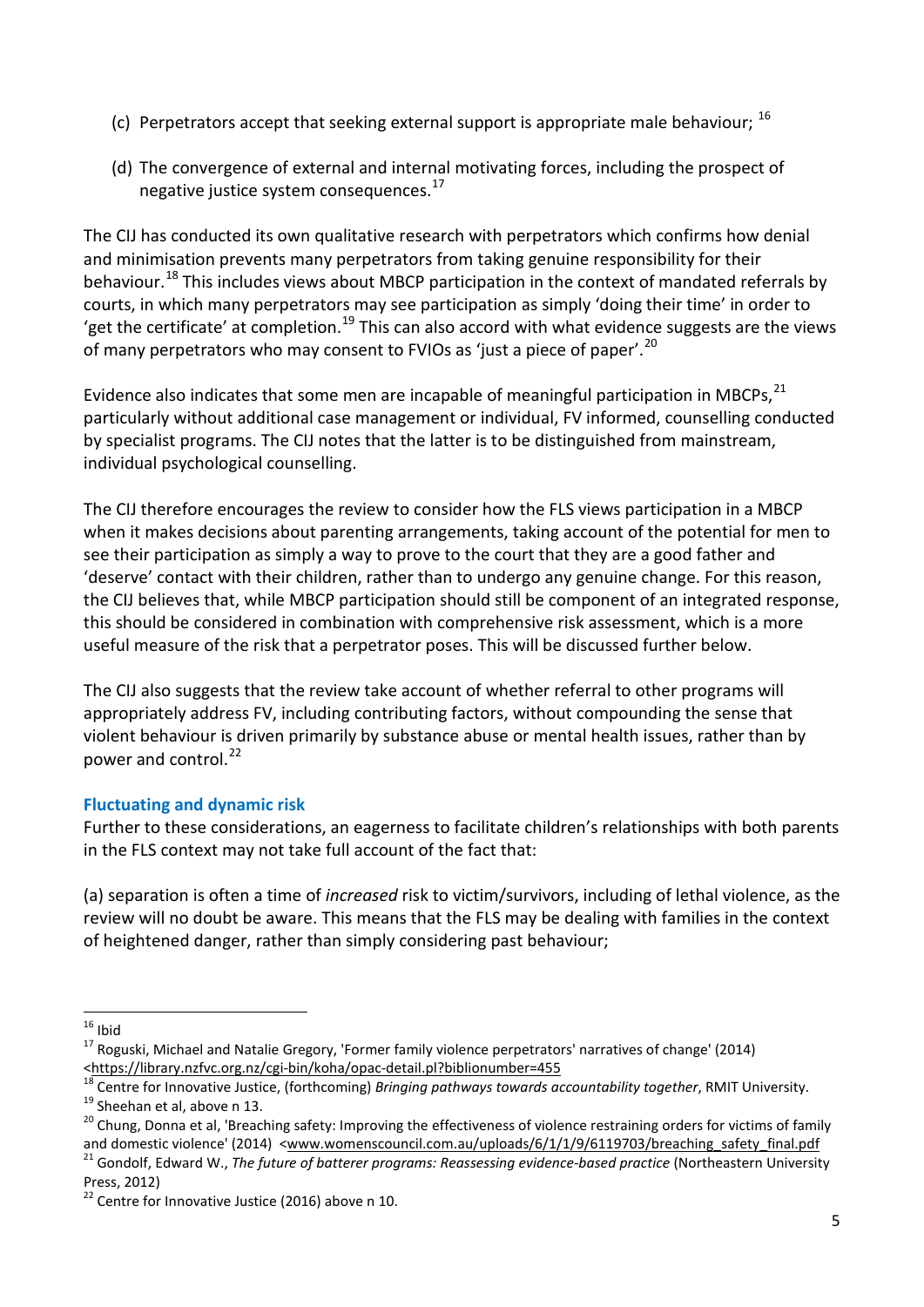(b) even where risk of lethal or physical violence is reduced, that tactics of perpetration can simply shift, rather than be eliminated;

(c) that risk can fluctuate over time, with increasing practitioner concern about the relevance not only of dynamic risk, but *acute* dynamic risk, in which particular events can create a 'spike' in the risk that a perpetrator poses to family members. This can include an upcoming family law hearing, or a decision in a family law proceeding which may prevent the perpetrator from having care for, or contact with, his children.<sup>[23](#page-5-0)</sup>

This fluctuating risk can mean that, even where perpetration of physical violence has not previously been evident, and where perpetrators appear to be otherwise law abiding, their desire to enact revenge on their former partner for what they perceive as them denying their 'right' to see their children can tragically lead to the murder of children as a way of punishing a former partner.<sup>[24](#page-5-1)</sup>

Further to this, a legislative imperative to facilitate children's relationships with both parents may fail to take account of the fact that:

(d) FV dynamics, including the power that a perpetrator may have exerted over the home and the fear in which victim/survivors may have lived, may mean that children align with a perpetrator simply to avoid negative consequences. This likelihood is increased where children are interviewed in the presence of the perpetrator. $25$ 

(d) FV perpetration often includes attempts to undermine a mother's capacity to parent, as well as children's relationship with their mother, making them less likely to seek time with their mother than they might otherwise; $^{26}$  $^{26}$  $^{26}$  and

(e) Separation provides an opportunity for perpetrators of FV to undermine the maternal/child relationship further, free from the intervention or presence of the mother while in contact with their children.<sup>[27](#page-5-4)</sup>

This means that the FLS is often presented with a distorted version of the reality that child and adult victims are experiencing. Far from a question of 'past behaviour', if FV has been present in the home prior to separation, FV is highly likely to remain a factor in the lives of adult and child victims during the span of their contact with the FLS and be dictating much of their current decisions.

For example, the fear that many victims of FV continue to experience during and after family law proceedings mean that, even where a FVIO is in place against the perpetrator, the victim/survivor may continue to 'allow' him to attend the home and/or not report breaches of the order to police simply to avoid escalation.

<span id="page-5-0"></span><sup>23</sup> Gabrielle Klepfisz, Michael Daffern & Andrew Day (2015) Understanding dynamic risk factors for violence, *Psychology, Crime & Law, 22:1-2, 124-137, DOI[: 10.1080/1068316X.2015.1109091](https://doi.org/10.1080/1068316X.2015.1109091)*<br><sup>24</sup> Debbie Kirkwood, Discussion Paper No. 8, *'Just Say Goodbye': Parents who kill their children in the context of* 

<span id="page-5-1"></span>*separation*, Domestic Violence Resource Centre Victoria No (2013). Lundy Bancroft, Jay G. Silverman and Daniel Ritchie, *The Batterer as Parent: Addressing the Impact of Domestic Violence on Family Dynamics* (SAGE Publications, Inc., 2nd

<span id="page-5-3"></span><span id="page-5-2"></span>

ed, 2012).<br><sup>25</sup> Caroline McGee, *Childhood Experiences of Domestic Violence* (Jessica Kingsley, 2000) 66.<br><sup>26</sup> Katie Lamb *Seen and Heard: Embedding the Voices of Children and Young People who have Experienced Family Violence in Programs for Fathers* (PhD Thesis, The University of Melbourne, 2017) 22.<br><sup>27</sup> Ibid

<span id="page-5-4"></span>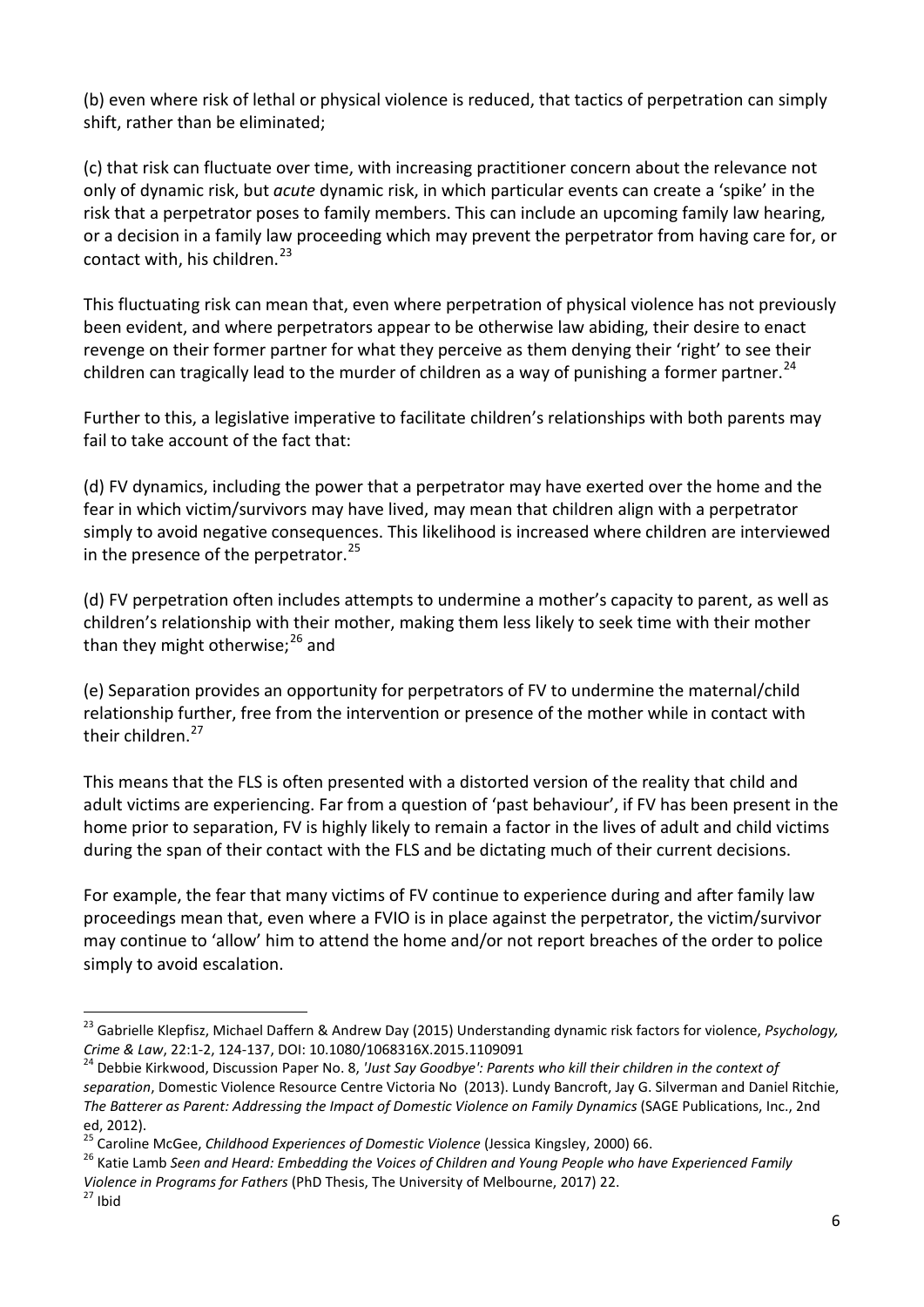Indeed, this risk management is the reason why many women do not separate in the first place, preferring instead to manage the risk while they can function as an intervening presence between the perpetrator and their children.<sup>[28](#page-6-0)</sup> Despite this, this scenario may see perpetrators argue that the other party to the relationship is not in fear of them, and that allegations of FV have been invented simply to secure a result in family law proceedings.

For this reason, the CIJ strongly urges the review to ensure that all professionals working in the FLS have specialist FV expertise. This includes those preparing Family Reports for judicial officers, many of whom may currently only see family members for a short period, and do so with no specialist FV expertise. This increases the chance that they may collude with a perpetrator's narrative that he is, in fact, a victim; as well as the chance that a victim may have her own account minimised or ignored. It also increases the chance that children's perspectives will not be taken into account in the context of appropriate risk assessment. A report prepared by a multidisciplinary team which includes specialist FV workers may help to minimise these problems further.

# **Abuse of process and misidentification**

In addition to these considerations, the impact of *other* court proceedings relevant to FV is not always visible to the FLS. The review will no doubt receive many submissions about the need to include abuse of legal processes in its definition of FV, and the CIJ strongly supports this. However, the CIJ draws particular attention to the collision of child protection and family law jurisdictions, in which the former has historically expected victims of FV to prove that they are acting as a 'protective parent' by limiting children's exposure to the perpetrator, while the latter has historically taken a poor view of victims who are seeming to be 'obstructive' by limiting children's contact with their fathers.<sup>[29](#page-6-1)</sup> While this is not the subject of a particular review question, the CIJ urges the review to consider how the FLS may take account of child protection involvement with any families with whom they are dealing and the impact of these competing imperatives.

A further jurisdictional involvement which can 'muddy' the assessment of risk posed to children can be the increasing use of cross-applications in terms of Family Violence Intervention Orders ('FVIOs'). The CIJ conducts substantial work in the Magistrates' Court of Victoria's FV jurisdiction and is aware of an increase in recent years of FVIOs being brought against women who the system subsequently shows have been Affected Family Members (AFMs) to other FVIOs and victims of serious violence.

Meanwhile, the work of the CIJ's strategic partner, the Law and Advocacy Centre for Women (LACW), a firm which provides legal representation for women charged with criminal offences, reports a significant rise in the number of clients charged with breach of FVIOs, orders either applied for by aggrieved former partners while family law proceedings are on foot or by police (discussed below). LACW further reports that many charges are withdrawn at the door of the court or dismissed as groundless by a Magistrate in court, suggesting that the applications were used primarily as a tactic by a perpetrator to cast doubt on their former partner's suitability as a mother.

<span id="page-6-0"></span><sup>&</sup>lt;sup>28</sup> Kirkwood, above n 24.

<span id="page-6-1"></span><sup>&</sup>lt;sup>29</sup> Cathy Humphreys, *Domestic Violence and Child Protection: Challenging Directions for Practice, Australian Domestic &* Family Violence Clearinghouse, Issues Paper 13.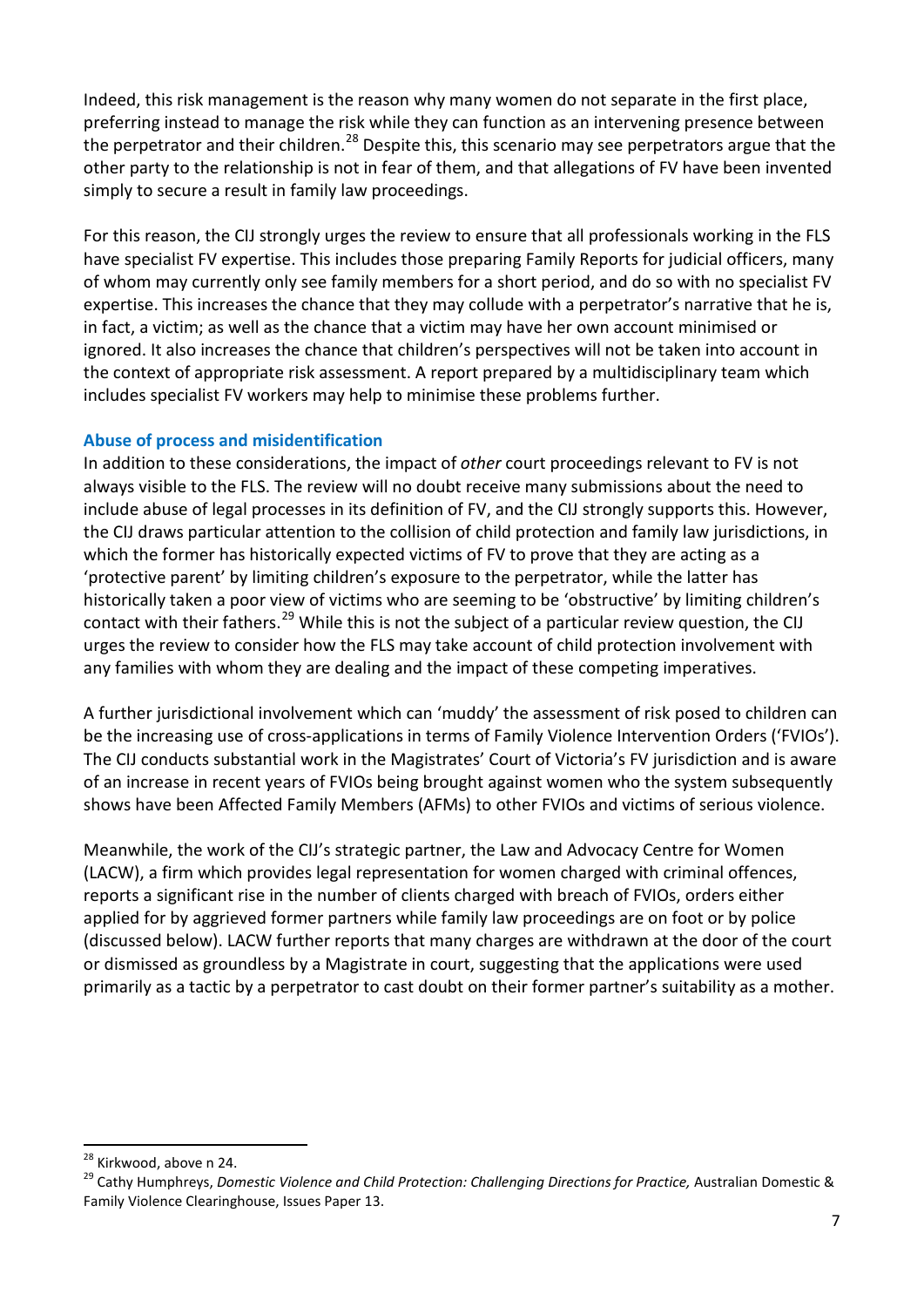To this end, the CIJ's broader work also indicates an increase in the number of men later identified as perpetrators who are presenting as victims to the justice and broader service system. For example, from its work in this area the CIJ is aware that a consistent proportion of men who present to Victim's Assistance Programs are subsequently revealed to have a long history of FV perpetration. Consequently the CIJ encourages the review team to seek the advice of Victims' Assistance Programs in Victoria and NSW, in particular, on this subject if the review has not already received submissions in this regard.

Meanwhile, the MCV and LACW also report that FVIO applications are also being brought against women by police who, in an attempt to take a 'zero tolerance' approach to FV, may bring an application against a woman who they wrongfully identify as a 'primary/predominant aggressor' when they attend a FV incident.

This may involve an assessment of a woman as a perpetrator where she has used physical force in self-defence against a partner who has been wielding significant coercion and control for some time; as well as assessments of women as perpetrators who present as aggressive and/or defensive upon police attendance while the male (who may well have called the police himself) presents as rational and calm. A common tactic in this context is for the male partner to assert that his partner has mental health or substance abuse issues and that he simply wants her to seek help.

The CIJ is part of a steering group working to develop a more nuanced and appropriate 'Predominant Aggressor Identification Tool' for Victoria Police, to be released for wider consultation in the second half of this year. Given the substantive body of broader evidence which highlights that the vast majority of perpetrators of FV are men and the vast majority of victim/survivors are women, it is highly likely that this tool will identify that a higher number of women are being identified as Predominant Aggressors than is currently understood.

This new tool will put additional focus on FV as pattern-based, rather than incident-based, supported by a solid evidence-base which points to the importance of viewing FV, and shifting our response to it, through this lens.[30](#page-7-0) As such, evidence indicates that, where women *do* commit acts of FV against their male partners, it is less likely to be part of a pattern of coercive and controlling behaviour and far more likely to be an incident resulting from self-defence or from attempts to protect children.<sup>[31](#page-7-1)</sup>

This is not to suggest that men are never victims of FV. Rather, evidence suggests that, where men are genuinely the victims of FV, they are more likely to have experienced FV from other men, including male intimate partners; fathers; sons; other male relatives; or even the male intimate partners of female relatives.<sup>[32](#page-7-2)</sup> Either way, a definition of FV as pattern-based, rather than incidentbased can allow a more realistic assessment of the risk that one party to a family law matter poses to the other party, or to their children. This includes if the FLS is assessing risk in the context of same-sex relationships.

<span id="page-7-0"></span><sup>&</sup>lt;sup>30</sup> Amanda L Robinson, Andy Myhill and Julia Wire, 'Practitioner (mis)understandings of coercive control in England and Wales' (2018) 18(1) *Criminology & Criminal Justice* 29-49; Evan Stark, 'Rethinking Coercive Control' (2009) 15(12)

<span id="page-7-1"></span><sup>&</sup>lt;sup>31</sup> Lisa Young Larance and Susan L. Miller, 'In Her Own Words: Women Describe Their Use of Force Resulting in Court-Ordered Intervention' (2016) 23(12) *Violence Against Women* 1536-1559.<br><sup>32</sup> Centre for Innovative Justice (2015), above n 12.

<span id="page-7-2"></span>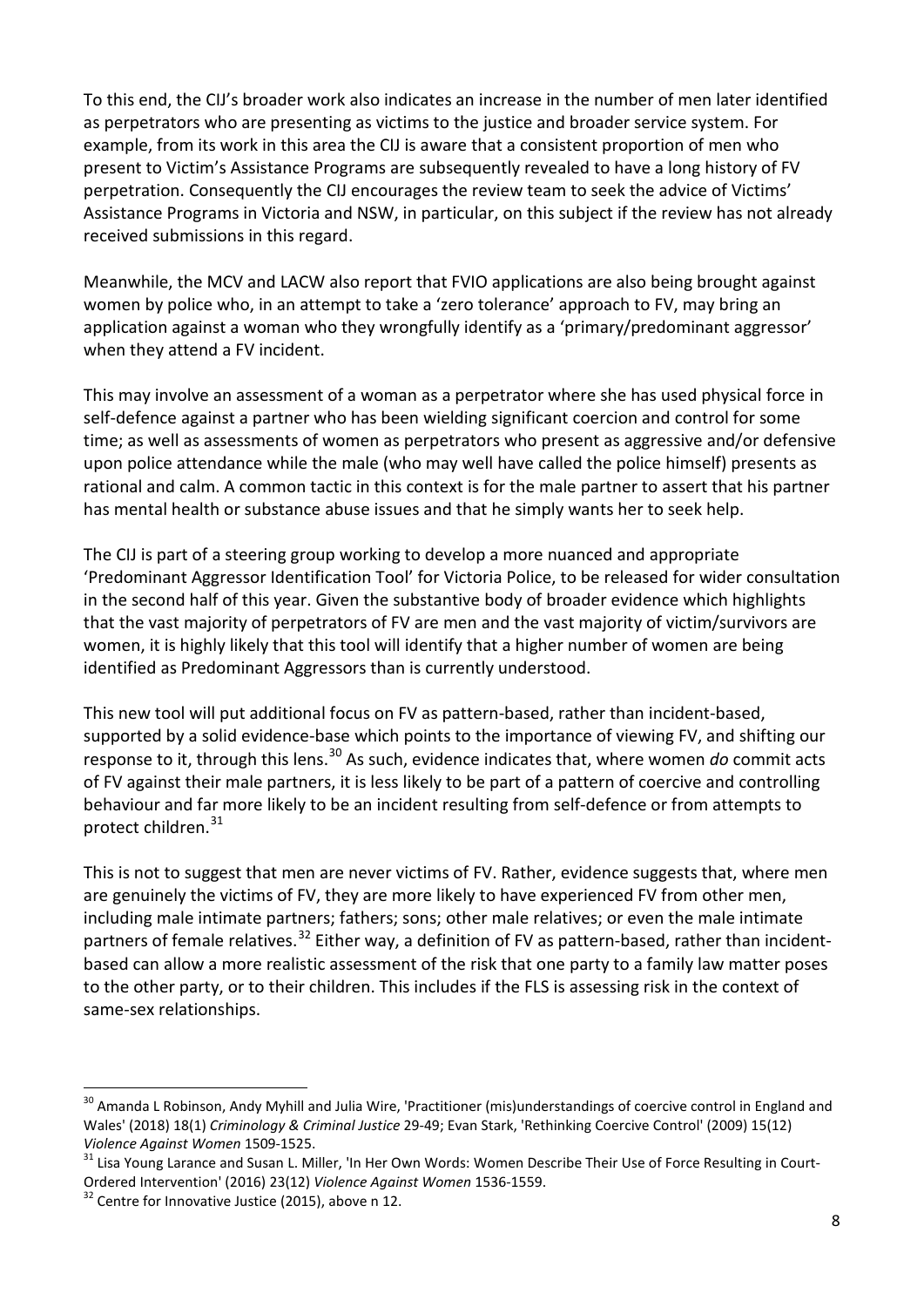## **Patterns of behaviour, assessments of risk**

To this end, while the review considers the definition of FV in the *Family Law Act*, the CIJ encourages the review to include acknowledgment of pattern-based, rather than incident-based behaviour. This is to avoid conclusions by a court that a relationship simply involves 'mutual conflict', rather than FV, where one party has used force in one incident while the other has a long term history – conclusions that can pose serious long-term risks to children.

Conversely, while coercive control is not included as an element of state-based FV regimes, the CIJ suggests that it is worth retaining this emphasis in the *Family Law Act's* definition. It may be that this should be an element that *can* be present, rather than *must* be present in an assessment of the presence of FV. This shift may avoid unfortunate failures to take into account behaviour by a perpetrator which might be described as a 'one-off' but which, combined with other factors, points to serious risk. This includes factors such as strangulation or harm to family pets which the review will be aware are indicated by FV literature to be serious risk factors. Most importantly, assessments should be brought in line with other, established understandings of FV risk.

To this end, the CIJ also urges the review to make recommendations for the inclusion of comprehensive, specialist FV risk assessments conducted in the context of family law proceedings. Conducting such risk assessments would *not* indicate a drift from the jurisdiction's no-fault foundations, but instead assess past (and ongoing) behaviour to inform more nuanced and expert considerations of what current and future risk children may be facing and therefore what arrangements for their care should appropriately be made.

These risk assessments should take account of the fact that many men who may be sufficiently well resourced to persist with protracted family law proceedings (including so as to drain the resources of their former partner) and who may otherwise seem compliant with the law, may nevertheless pose significant risk to their family members. In this way, specialist FV risk assessments differ from other forms of risk assessment, such as those in Correctional environments, in which low risk of reoffending generally can often be mistaken for low levels of dangerousness. At the intersection of FV and the FLS, however, this mistaken assessment can have tragic consequences.  $33$ 

#### **Interests and invisibility of children**

The Victorian Royal Commission into Family Violence (RCFV) noted that children are often referred to as 'silent victims' of FV because system responses have historically focused primarily on women's safety needs and have failed to consider that children also have distinct needs and experiences.<sup>[34](#page-8-1)</sup> The RCFV reported that, while there are promising signs that this attitude is shifting, children and young people are still marginalised and ignored as unique victims in their own right.<sup>35</sup> The RCFV made a number of recommendations in response to this issue. These were largely concerned with making children and young people-focused FV services more available.<sup>36</sup>

To this end, the CIJ notes that the *Family Violence Protection Act 2008* (Vic)'s general restriction on the presence of children and young people during FVIO proceedings may be contributing to the invisibility of children and young people within system responses. Consistent with this, children are often excluded from participation in a range of legal proceedings which affect them.

<span id="page-8-1"></span><span id="page-8-0"></span><sup>&</sup>lt;sup>33</sup> Kirkwood, above n 24.<br><sup>34</sup> Victoria, Royal Commission into Family Violence, (2016) *Report and Recommendations,* Vol II, 101.<br><sup>35</sup> Ibid.<br><sup>36</sup> Victoria, Royal Commission into Family Violence, (2016) Summary and Recomm

<span id="page-8-3"></span><span id="page-8-2"></span>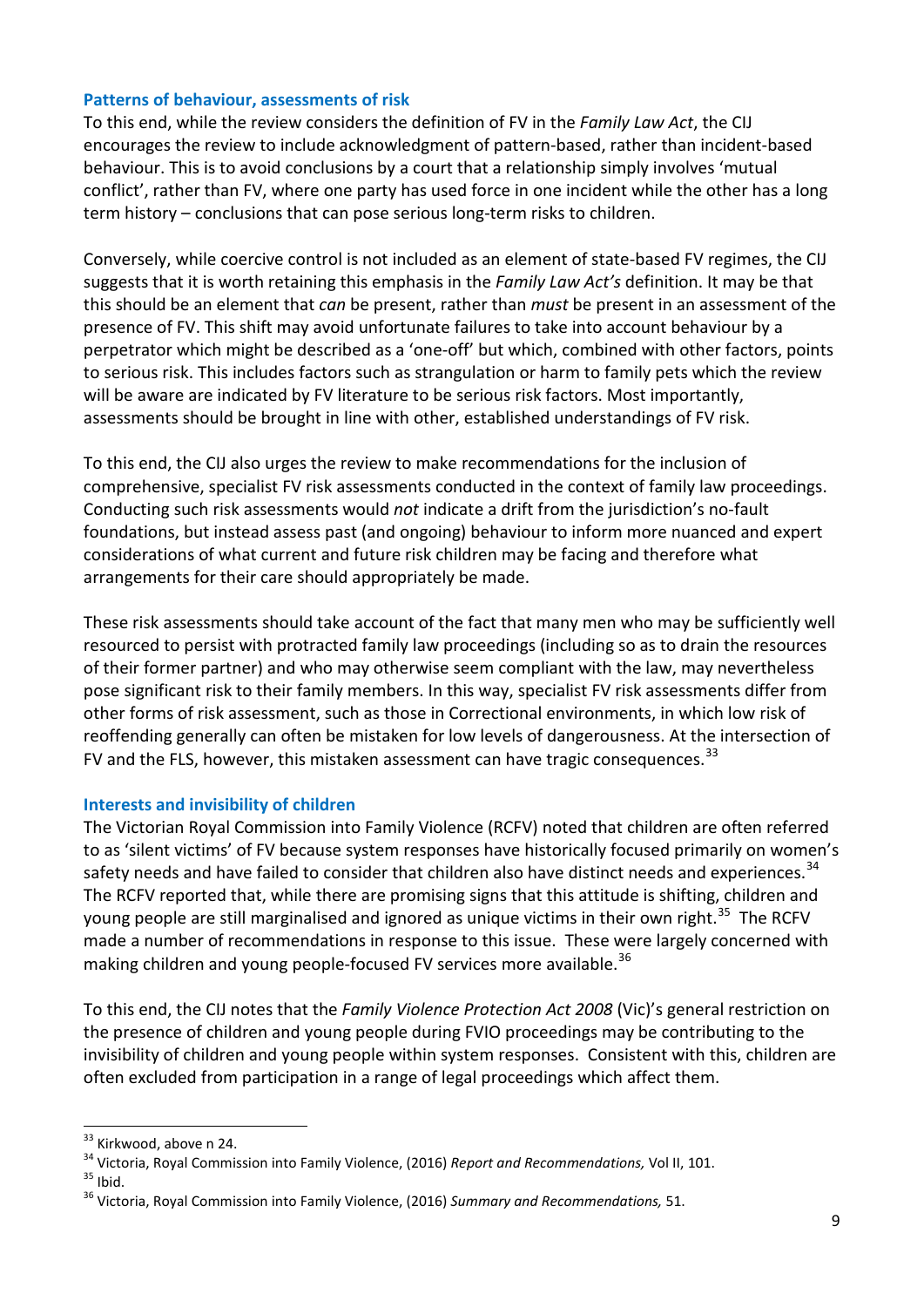This may be understandable given that an oft-quoted passage by Judith Herman argues that '…if one set out intentionally to design a system for provoking symptoms of posstraumatic stress disorder, it might look very much like a court of law.<sup>[37](#page-9-0)</sup>

Less frequently acknowledged, however, is that Herman has also argued that participating in the justice system also has the potential to provide mental health and other benefits to victims of crime/interpersonal violence. Herman argues that, even though legal processes can be highly stressful and may fail to be victim-centred, engaging with them may nonetheless deliver outcomes to victims that mean they are safer. Further, some may find the process empowering, and some may experience public acknowledgement and have other justice needs met.<sup>[38](#page-9-1)</sup> Herman ultimately concludes that involvement in the legal system in itself is not inherently damaging to victims' mental health. Rather, she suggests that it is the *quality* of the encounter with the legal system that determines whether the experience is harmful or beneficial for victims.<sup>[39](#page-9-2)</sup> This is consistent with procedural and therapeutic jurisprudence – explored further in Part Two.

Herman's work and much of the therapeutic jurisprudence research deals with adults' experiences of legal systems, with very little scholarly attention devoted to children and young peoples' experiences of going to court. However, a small, yet growing, body of research does look at children and young people's experiences of the court process in the context of child protection proceedings. Some of these studies sought to measure the emotional impact for children and young people of attending court, finding no evidence of high distress following the court experience and indicating a keen desire by children and young people to be able to attend hearings if they so choose. <sup>[40](#page-9-3)</sup> Other commentators have concluded that children and young people subject to child protection interventions want to have more involvement in decision making that affects them, but that this was a desire for the opportunity to be heard, rather than to determine outcomes. As one put it, this desire included the chance to 'have a say' rather than 'their own way','<sup>[41](#page-9-4)</sup> while others explain that:

*...children express desire to participate and to have a voice in decisions; they are disappointed when they do not feel listened to.[42](#page-9-5)*

Research is certainly starting to acknowledge the importance of asking children and young people directly about the impact of FV on their lives.<sup>[43](#page-9-6)</sup> Yet it also indicates that this is not a common experience for many. While FV has been an ongoing experience in their lives, studies indicate that they feel frequently excluded from decisions which affect them,*[44](#page-9-7)*in turn leaving them with a sense of powerlessness.[45](#page-9-8)

<span id="page-9-1"></span><span id="page-9-0"></span><sup>&</sup>lt;sup>37</sup> Judith Herman *Trauma and Recovery: The Aftermath of Violence* (Basic Books, 1992).<br><sup>38</sup> Judith Herman, 'The Mental Health of Crime Victims: Impact of Legal Intervention' (2003) 16 (2) *Journal of Traumatic*<br>*Stress*

<span id="page-9-3"></span><span id="page-9-2"></span><sup>&</sup>lt;sup>39</sup> Ibid, 162.<br><sup>40</sup> Vicky Weisz, Twila Wingrove, Sarah Beal and April Faith-Slaker, 'Children's participation in foster care hearings' (2011) 35 (4) *Child Abuse and Neglect* 267; Stephanie Block, Howard Oran, Diane Oran, Nikki Baumrind and Gail Goodman, 'Abused and neglected children in court: Knowledge and attitudes' (2010) 34(9) Child Abuse & Neglect 659.<br><sup>41</sup> Judv Cashmore, 'Promoting the participation of children and young people in care' (2002) 26 Child Abuse & Negl

<span id="page-9-4"></span><sup>837, 845.</sup>

<span id="page-9-5"></span><sup>&</sup>lt;sup>42</sup> Monica Miller and Brian Bornstein Stress, Trauma and Wellbeing in the Legal System (Oxford University Press, 2013).<br><sup>43</sup> For a useful overview see: Katie Lamb Seen and Heard: Embedding the Voices of Children and Youn

<span id="page-9-6"></span>Experienced Family Violence in Programs for Fathers (PhD Thesis, The University of Melbourne, 2017) 22.<br><sup>44</sup> Jude Irwin, Fran Waugh, and Michelle Bonner, 'The inclusion of children and young people in research on domestic

<span id="page-9-7"></span>violence' (2006) 1(1) *Communities, Children and Families Australia* 17, 22.<br><sup>45</sup> Caroline McGee, *Childhood Experiences of Domestic Violence* (Jessica Kingsley, 2000) 66.

<span id="page-9-8"></span>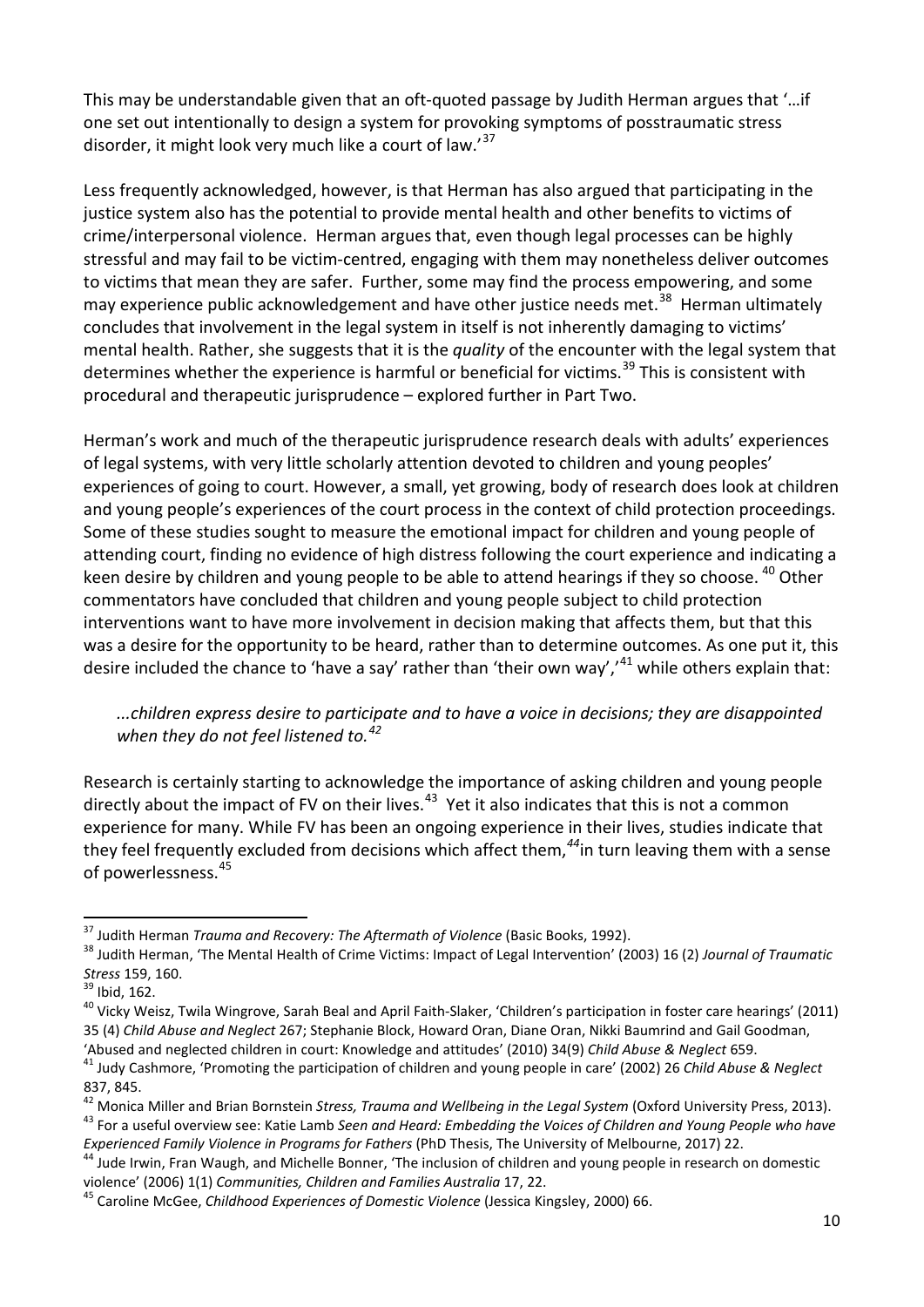This contrasts with what studies suggest is children's keen awareness that FV is about power and control.[46](#page-10-0) To this end, other studies indicate that children also benefit from seeing that their experience has been named by an authority and that consequences have been experienced by those who have made them feel scared and powerless.<sup>[47](#page-10-1)</sup> While the FLS has long included children's perspectives to a greater degree than other jurisdictions, this emerging evidence suggests that it may be time to increase opportunities for children to be heard.

#### **Conclusion to Part One**

Overall, despite the formal ability of the courts to have regard to FV, this capacity has not kept pace with the evolving evidence base about patterns and tactics of FV perpetration nor, as the last subsection explains, children's experiences of this. Forty years ago, when the *Family Law Act* was first introduced, victims of FV may have had greater freedom to separate from a violent partner without the indignity and damage of fault-based divorce proceedings. The attempts to avoid attribution of *blame* for the breakdown of a relationship, however, led to avoidance of attribution of *risk*.

This means that the determination of the FLS to ignore past behaviour and focus on future arrangements has, over time, rendered the complexity and dynamics of FV only *partially* visible at best. It has led to the silencing of victims of FV who have sometimes felt, somewhat ironically, blamed for raising allegations of FV as indication of vengeful attitudes towards fathers and who experienced disbelief and minimisation of their victimisation.<sup>[48](#page-10-2)</sup> This lack of visibility of the full story about FV perpetration within a family continues to compromise the best interests of children where this should be the FLS's primary concern.

<span id="page-10-0"></span><sup>46</sup> Mullender, A., Hague, G., Imam, F. I., Kelly, L., Malos, E., & Regan, L. *Children's perspectives on domestic violence* (Sage Publications, 2002); Fergus Hogan and Máire O'Reilly *Listening to children: Children's stories of domestic violence* 

<span id="page-10-2"></span><span id="page-10-1"></span><sup>&</sup>lt;sup>47</sup> Lamb, above n 26.<br><sup>48</sup> Lesley Laing, 'Secondary victimization: Domestic violence survivors navigating the family law system (2017) 23 *Violence Against Women* 1314, 1321.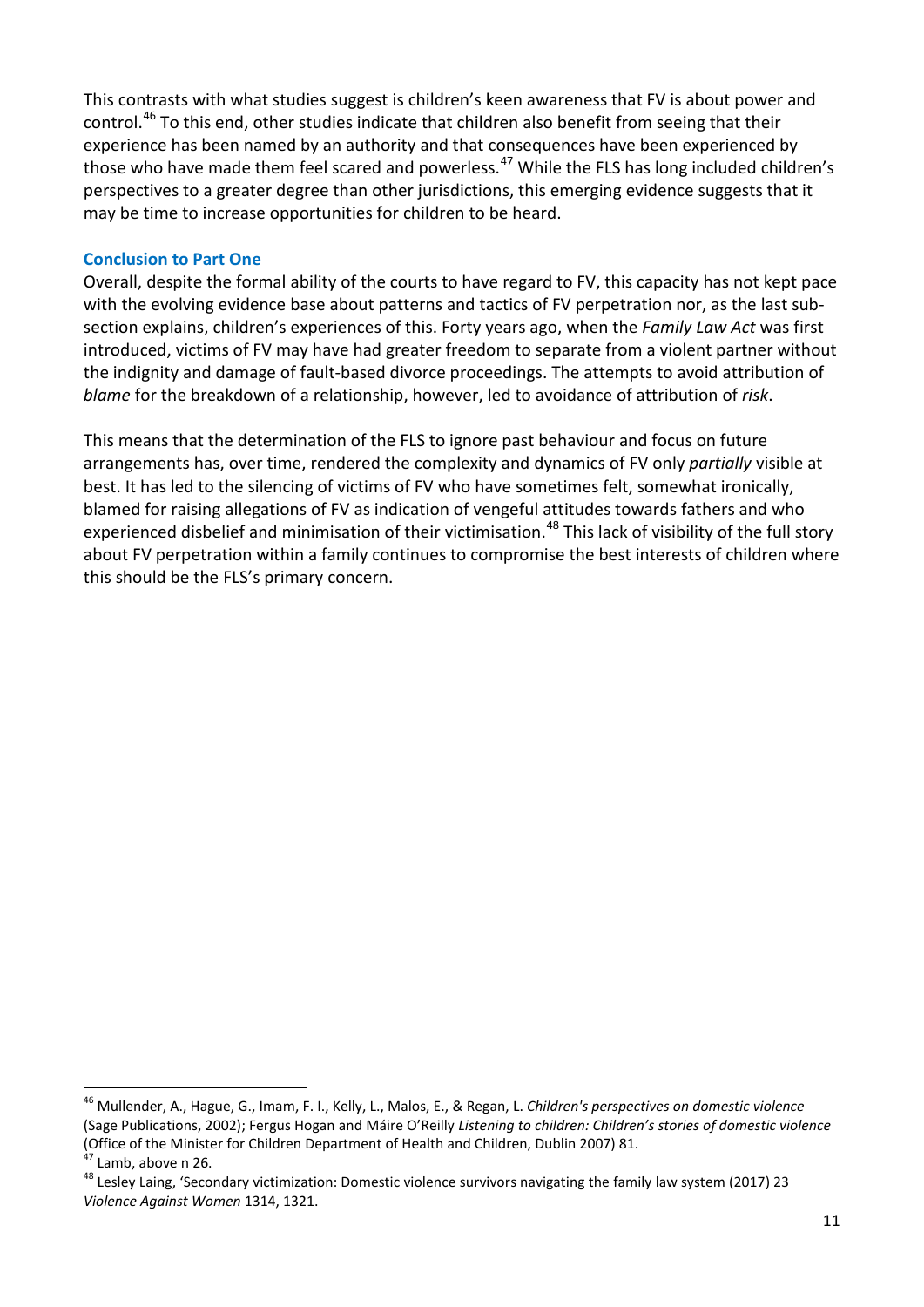# **Part Two**

**Bringing a focus on innovative justice approaches to FLS matters involving FV**

Since the passage of the *Family Law Act 1975*, the FLS has attracted its share of criticism, ranging from accusations of gender bias; unfair process; inaccessibility due to cost; and the ineffectiveness of orders when non-compliance remains so difficult to enforce.<sup>[49](#page-11-0)</sup> Part One of this submission has added to this criticism in terms of highlighting the FLS's constrained capacity thus far to respond in full to the dynamics of FV or the growing evidence about its complexity.

In addition to the suggestions by the CIJ in relation to expanding this capacity – from encouraging consideration of the intersection of different system imperatives to the inclusion of specialist risk assessments - this submission now turns to suggestions for procedural reform to the broader work of the FLS which may improve the experience of parties living with FV and participating in the FLS. This is because these approaches attempt to ensure that contact with the FLS is a positive intervention in the lives of system users, rather than the negative intervention which many people currently experience. It is also because improved design to procedure and process may change the way in which the FLS and its decisions are viewed, and complied with, by parties using the system.

#### **Procedural justice**

 $\overline{a}$ 

Procedural justice research suggests that a person's experience of court - as well as other factors in the legal process - is shaped by how a person feels that decision makers have dealt with them and their issues.<sup>50</sup> This means that, while no person enjoys 'losing', if a person perceives that the processes used to manage their case were fair and that the treatment they received was respectful, they are more willing to accept the outcome and comply with any orders made.<sup>[51](#page-11-2)</sup> In other words, when authorities act in a procedurally just manner, people view them and the laws they apply as legitimate and, as a result, are more inclined to obey the decisions made by these authorities.<sup>[52](#page-11-3)</sup>

Given the evidence described above regarding the way in which referrals and court orders are often viewed by perpetrators of FV, an imperative exists for the FLS to ensure that its processes maximise the potential for compliance by delivering procedural justice. This is, of course, easier said than done where a perpetrator is determined that the 'system is against him' and that he is, in fact, the victim. As referred to in relation to court report writers above, it is also easier said than done to avoid collusion in this narrative by a judicial officer eager to seem compassionate. Nevertheless, specialist FV jurisdictions are well practised in this nuanced form of court craft and have a lot to offer the FLS in terms of how to conduct this work.

<span id="page-11-0"></span><sup>&</sup>lt;sup>49</sup> Hunter R, Through the Looking Glass: Clients' Perceptions and Experiences of Family Law Litigation (2002) 16 Australian Journal of Family Law at 7-19.<br><sup>50</sup> Tom Tyler, 'Procedural Justice and the Courts'(2007) 44 Court Review 26.<br><sup>51</sup> Thibaut, J. & Walker, L. (1975). Procedural justice: A psychological analysis. Hillsdale, MI: Law

<span id="page-11-1"></span>

<span id="page-11-2"></span>

<span id="page-11-3"></span>Associates; Tom Tyler, *Why People Obey the Law* (Yale University Press, 1990).<br><sup>52</sup> Tom Tyler, 'Legitimacy and criminal justice: The benefits of self-regulation' (2009) 7 *Ohio State Journal of Criminal Law*, 307, 313.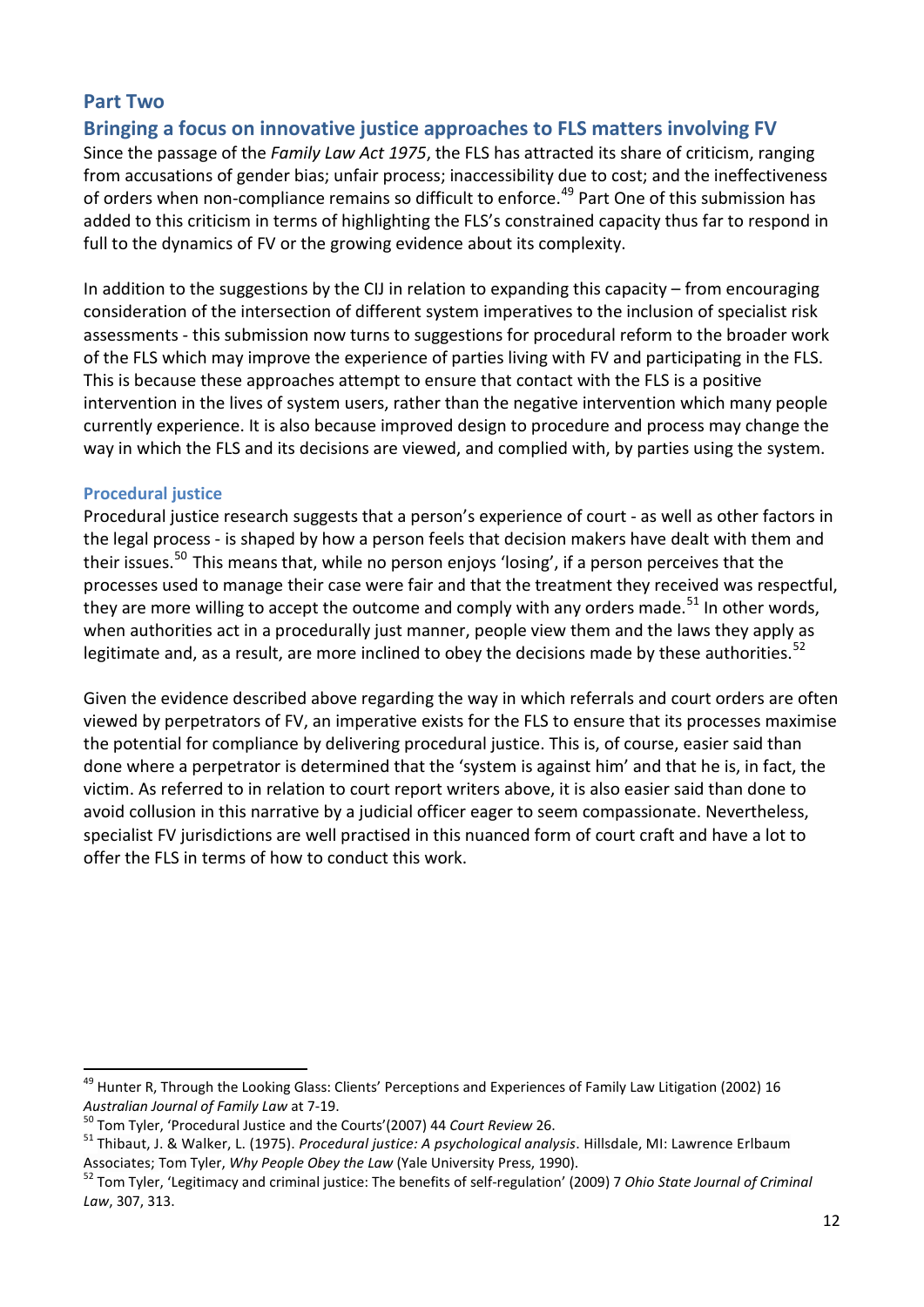Of course, procedural justice approaches, just like therapeutic justice approaches, are a more straightforward exercise in the context of criminal matters, where much procedural justice literature is focussed. <sup>[53](#page-12-0)</sup> This is because the hearing involves only one individual party, being the offender, and focuses on past behaviour, rather than future conduct. This means that the court can focus on the causes of the crime and use the process to address any issues which have contributed to the offending.

In the context of FV or family law proceedings, there is more than one party involved, and much more than one perspective. Nevertheless, procedural justice research sheds light on the factors that determine whether a legal process is perceived to be procedurally just by a person subject to it. These factors include:

- Having the chance to be heard (voice);
- That officials and decision makers approach the case with an open mind (neutrality of the decision maker);
- That officials and decision makers are consistent in how they treat similar cases, and in how they relate to the same person over time;
- Being treated with respect. $54$

Importantly, a significant study conducted by Raymond Paternoster and his colleagues in the USA in 1997 examined procedural justice theory in the FV context.<sup>[55](#page-12-2)</sup> The researchers investigated a data set comprising approximately 1000 cases where police intervened in response to an incident of FV. The aim of this research was to determine whether the manner in which police treated the alleged perpetrators had an effect on recidivist violence, as distinguished from those caused by the police's choice of response – such as to arrest the alleged perpetrator or to issue him with a warning. The researchers found a statistically significant relationship between alleged perpetrators' experience of procedural justice in their interactions with police and their recidivism rates. Those who were arrested and perceived that they had experienced fair treatment had lower recidivism rates than those who were arrested and experienced unfair treatment.

Paternoster and his colleagues' findings are further supported by the work of Carrie Petrucci, who studied a specialist FV court in California which had been found to have achieved low recidivism rates. As the result of her study, Petrucci suggested that the shared respect that was built between the judicial officers and perpetrators in this court program formed the basis for the perpetrators' compliance and thus their reduced rate of reoffending. She observed that judicial officers in this court were 'caring, genuine, consistent but firm' with the perpetrators who appeared before them.<sup>[56](#page-12-3)</sup>

<span id="page-12-0"></span><sup>&</sup>lt;sup>53</sup> For an overview, see Deborah Epstein, 'Procedural Justice: Tempering the State's Response to Domestic Violence'<br>(2002) 43 William and Mary Law Review 1843, 1878-1882.<br><sup>54</sup> Ibid.

<span id="page-12-1"></span>

<span id="page-12-2"></span><sup>&</sup>lt;sup>55</sup> Raymond Paternoster, Ronet Bachman, Robert Brame and Lawrence Sherman, 'Do Fair Procedures Matter? The Effect of Procedural Justice on Spouse Assault' (1997) 31 *Law and Society Review* 163.<br><sup>56</sup> Carrie Petrucci, 'Respect as a Component in the Judge-Defendant Interaction in a Specialized Domestic Violence Court

<span id="page-12-3"></span>that Utilises Therapeutic Jurisprudence' (2002) 38 *Criminal Law Bulletin* 288.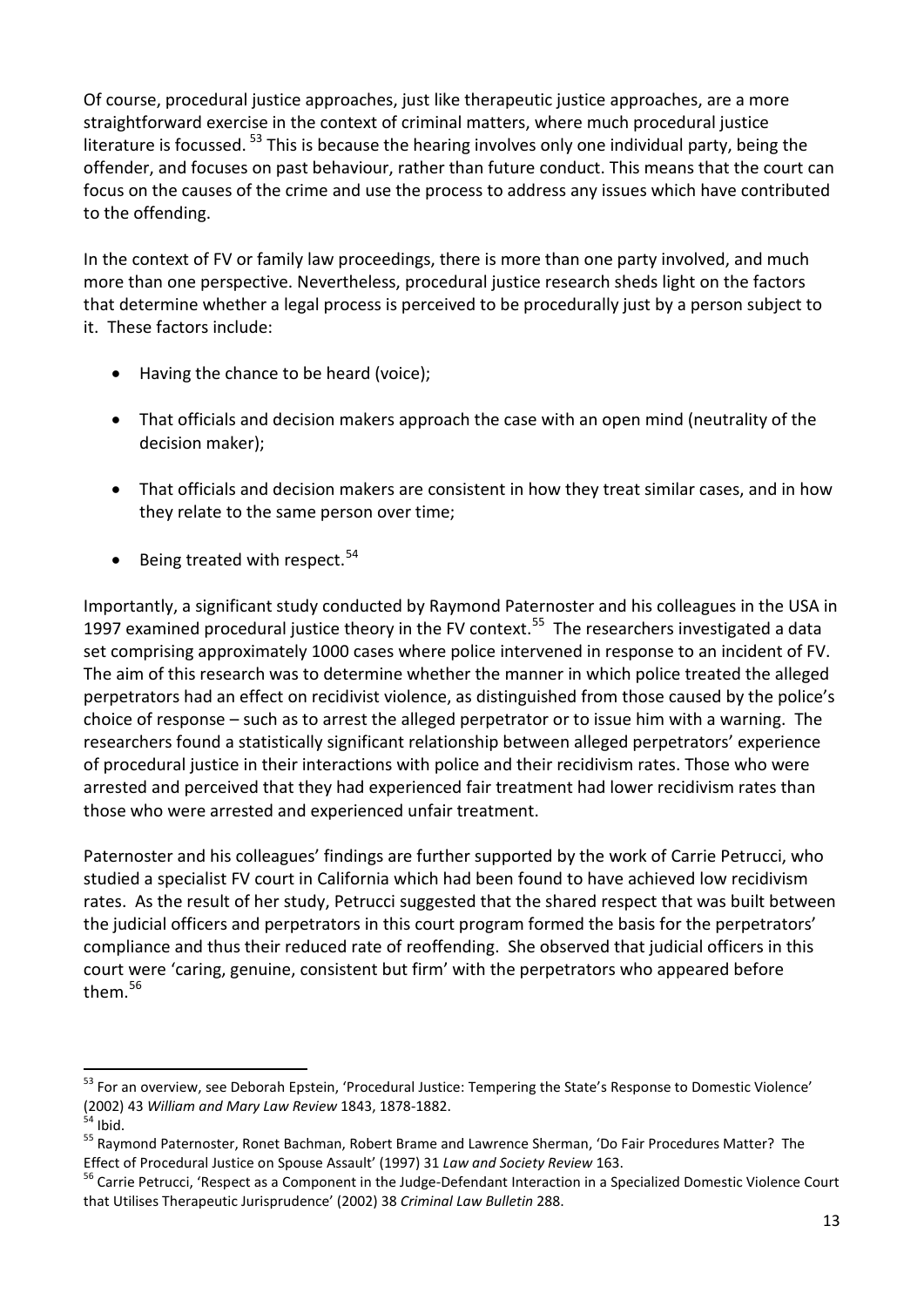These judicial officers conveyed a respectful attitude by 'actively listening to defendants and seldom interrupting them when they spoke, body-language that demonstrated attentiveness, and speaking slowly, clearly and loudly enough to be heard, while conveying concern and genuineness.<sup>'[57](#page-13-0)</sup> Applied to the FLS, procedural justice has the capacity to produce outcomes with which parents are more willing to accept and comply, arguably reducing the need for parties to return to court to enforce orders. Importantly, procedural justice can also strengthen the public's trust in the system, a particularly important incentive for the FLS.

No legislative change would be required for the FLS to adopt a procedural justice framework in its approach - although a legislative intention may assist in the framework being accepted and implemented. Procedural justice could be encouraged by:

- providing education and training of judicial and administrative staff;
- providing education and training for family lawyers;
- introducing simple design changes to make the court more accessible and less intimidating for all people (including victims and perpetrators of family violence, people from CALD communities, people with a disability).

# **The family courts as therapeutic courts**

Of course, procedural justice is seen as the necessary foundation upon which a therapeutic jurisprudential approach should be built. Therapeutic or solution-focused courts – courts which usually function as specialist courts - use procedural justice as a frame for their interactions with people who come before them. For example, at the Red Hook Community Justice Center in the United States, the court is designed to deliver procedural justice from the moment a person enters to the moment they leave. This includes its signage (which was designed to make the courthouse less intimidating to visitors and understandable to all populations, including non-English speakers and those with low literacy) to the ways in which all staff – including receptionists and registry - interact with clients.<sup>[58](#page-13-1)</sup>

Although it is not commonly recognised as such, the Family Court of Australia is a specialist court, dealing in relationship breakdown and its consequences. To this end, former Chief Justice Diana Bryant and Deputy Chief Justice John Faulks have maintained that the Family Court has been working in a way that is generally consistent with the underlying principles of therapeutic jurisprudence. <sup>[59](#page-13-2)</sup> Similarly, it has been noted that when the Family Court first opened, its use of less formal judicial approaches and provision of in-house counselling services gave it the character of a problem-solving court, even though that term had yet to be coined.<sup>[60](#page-13-3)</sup>

<span id="page-13-0"></span><sup>&</sup>lt;sup>57</sup> Ibid, 299.

<span id="page-13-1"></span><sup>&</sup>lt;sup>58</sup> <https://www.nccdglobal.org/blog/procedural-justice-and-red-hook-community-justice-center> accessed 12 June 2018.<br><sup>59</sup> Brvant CJ, Faulks J, 'The helping court comes full circle: The application and use of therapeutic ju

<span id="page-13-3"></span><span id="page-13-2"></span>Family Court of Australia' (2007) 17 Journal of Judicial Administration 93.<br><sup>60</sup>Helen Rhoades, 'The Family Court of Australia: Examining Australia's first therapeutic jurisdiction' (2010) 20 Journal of *Judicial Administration* 67.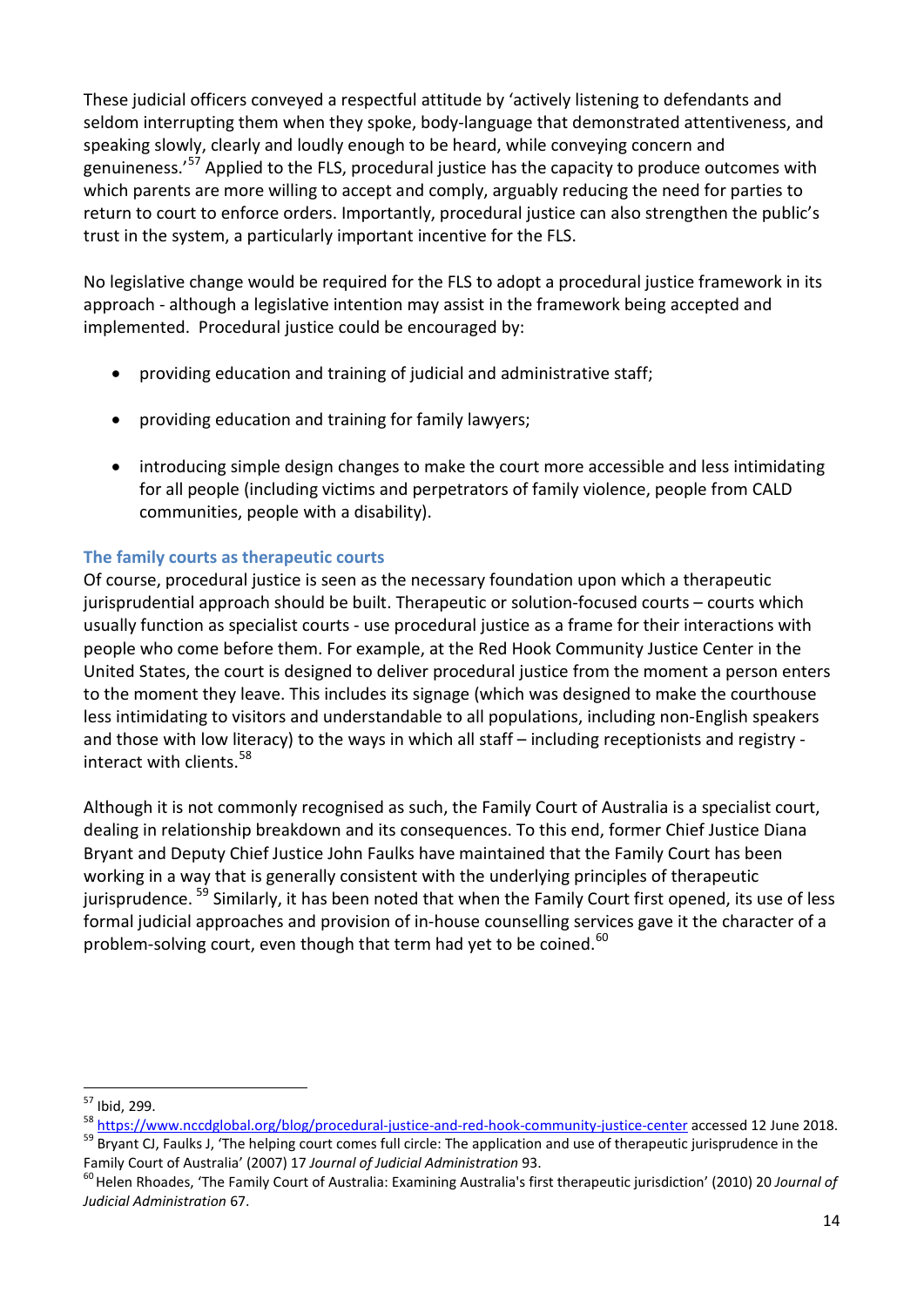Despite some excellent recent innovations (such as the introduction of the Less Adversarial Trial model $^{61}$  $^{61}$  $^{61}$ ), however, the FLS as it currently exists retains few of the therapeutic features that characterised its early manifestation. Conversely, while the therapeutic aspects of the family courts have arguable declined over time, therapeutic jurisprudence-informed problem solving courts have emerged at the state and territory level across Australia. The CIJ would therefore argue that the present day FLS could helpfully look to some of these state and territory based courts for assistance in how to offer a truly therapeutic interaction to people who come into contact with legal systems.

#### **What are the elements of a therapeutic approach?**

 $\overline{a}$ 

According to therapeutic jurisprudence, an encounter with the legal system has the potential to have either a therapeutic or counter-therapeutic effect.<sup>[62](#page-14-1)</sup> This means that practical applications of therapeutic jurisprudence are chiefly concerned with how to maximise the potential for a person's contact with the legal system to be a constructive intervention.<sup>[63](#page-14-2)</sup> Proponents of therapeutic jurisprudence therefore argue that the way in which legal actors – such as police, lawyers, court staff and judicial officers – interact with people plays a key role in determining what kind of effect contact with the legal system ultimately has on someone who is subject to it.<sup>[64](#page-14-3)</sup>

The way that judicial officers exercise their function is seen as particularly important within therapeutic jurisprudential scholarship, and much attention has been devoted to examining how judicial officers can encourage compliance and rehabilitation through therapeutic interaction.<sup>[65](#page-14-4)</sup> The starting point is that judicial officers must treat parties with respect; listen to them; and act in a neutral and consistent way. If they apply these principles, they may create an environment within which parties are more likely to recognise the authority of the court and its orders. However, as Bruce Winick, one of the pioneers of therapeutic jurisprudence, recognised,

*Rehabilitative programs for batterers…are unlikely to succeed absent the motivation of the offender to change his attitudes and behaviour. There is no pill for the treatment of domestic violence… [an offender] may simply comply with the formal requirements of the program, going through the motions, but resisting any genuine attitudinal or behavioural change.*[66](#page-14-5)

In addition to creating an environment in which perpetrators are more likely to *comply* with court orders, judicial officers can play a crucial role in motivating perpetrators to engage *meaningfully* in rehabilitation. Winick and his colleagues argue that a judicial officer can:

*…motivate the individual to obtain treatment, facilitate its delivery, monitor compliance, and bolster the individual's self-esteem and self-efficacy, building on existing strengths. The judge functions as a member of the treatment team….* [67](#page-14-6)

<span id="page-14-0"></span><sup>61</sup> The Less Adversarial Trial Model was introduced by the *Family Law Amendment (Shared Parental Responsibility) Act 2006* (Cth), which came into effect in July 2006. The LAT built on the Children's Cases Program, a pilot program introduced by Chief Justice Alistair Nicholson.

<span id="page-14-1"></span><sup>62</sup> David Wexler, 'An Introduction to Therapeutic Jurisprudence' in David Wexler & Bruce Winick (eds) *Essays in* 

<span id="page-14-2"></span>

<span id="page-14-4"></span><span id="page-14-3"></span>

Therapeutic Jurisprudence (Carolina Academic Press, 1991).<br><sup>63</sup> Bruce Winick, 'The Jurisprudence of Therapeutic Jurisprudence' (1997) 3 *Psychology, Public Policy & the Law* 184.<br><sup>64</sup> David Wexler, *Therapeutic Jurispruden Courts* (Carolina Academic Press, 2003).<br><sup>66</sup> Bruce Winick, 'Applying the Law Therapeutically in Domestic Violence Cases' (2000) 69 *University of Missouri–Kansas* 

<span id="page-14-5"></span>*City Law Review* 33, 34;<br><sup>67</sup> Bruce Winick, Richard Wiener, Anthony Castro, Aryn Emmert and Leah Georges, 'Dealing with mentally ill domestic

<span id="page-14-6"></span>violence perpetrators: A therapeutic jurisprudence judicial model' (2010) 33 *International Journal of Law and Psychiatry*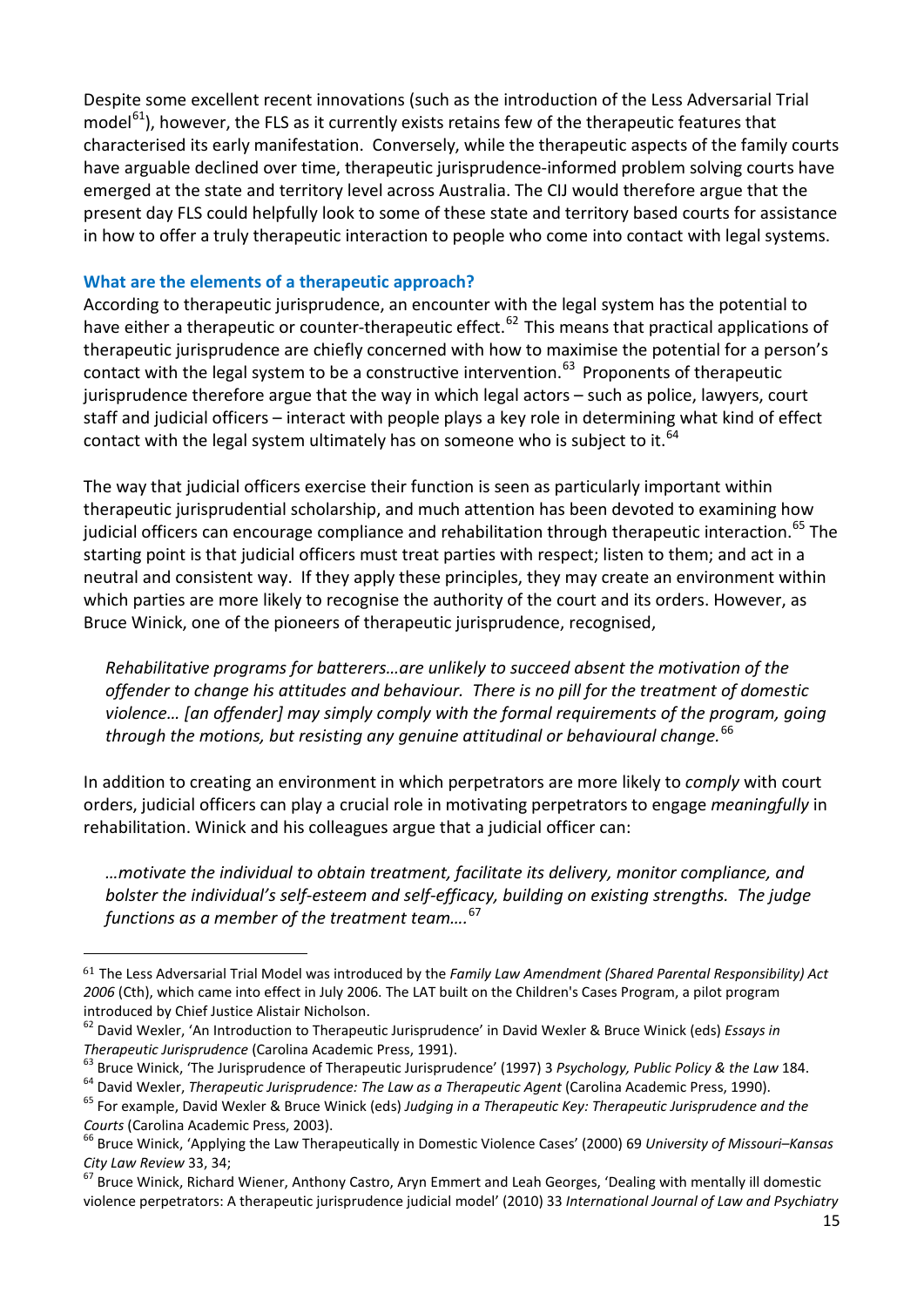Where the judicial officer takes on this role, he or she acts as a 'behaviour-change agent'; someone with the potential to help the perpetrator activate his own motivation to change.<sup>68</sup> Winick and his colleagues suggest that judicial officers' use of motivational interviewing is highly effective in this context<sup>[69](#page-15-1)</sup>

Although more commonly associated with criminal and quasi-criminal cases, in which a guilty plea or acknowledgment of responsibility is involved, a therapeutic jurisprudential approach *can* have application in the family law area, despite the differing features of parties and issues. Arguably, there may be some cases in which the no-fault context of the FLS can enable an acceptance of responsibility for past behaviour without attracting the consequences associated with the criminal jurisdiction. Of course, the consequence that parents in family law proceedings wish to avoid is less time with their children. However, if they are encouraged to accept help for associated issues by a professional team with specialist FV training (where FV is involved) they may see the long term benefits of a therapeutic approach. Parental willingness to engage with this approach is likely to be enhanced where parties experience procedural justice.

Certainly, therapeutic jurisprudence suggests that, when people are treated with respect and their capacity to make decisions about their own welfare is acknowledged, they are motivated to engage in rehabilitation or behaviour change. Courts have at their disposal a range of tools they can use to promote involvement in decision-making. These can include setting goals to be achieved before the matter is finalised and entering into behavioural contracts with the court (and possibly other parties). These tools are available to the courts now, and would not require any legislative change to give them effect.

Of course, the CIJ is aware of concerns from Constitutional lawyers that, as Federal judicial officers, judges sitting in the FLS cannot perform a judicial case management and monitoring role. They will argue that deploying these measures 'can lead to behavioural manifestation of partiality and bias on the part of the problem-solving court judges', blurring the constitutional mandate of judges as impartial arbiters.<sup>[70](#page-15-2)</sup> It is important that those considerations be addressed before new therapeutic measures are introduced into the family courts.

That said, it is worth noting that there are examples of therapeutic jurisprudence being applied outside the criminal sphere. For example, the Family Drug Treatment Court in Victoria, a pilot program of the Children's Court of Victoria deals with cases involving child neglect<sup>71</sup>. To access the court, parents must admit to neglect and drug/alcohol use and be willing to seek help through the program. As a result of this acknowledgement, the court does not need to address issues in dispute but can focus on the rehabilitation of the parent/s.

<sup>428, 436.</sup> Note: In the above passage Winick and his colleagues are talking specifically about perpetrators of family violence who also have psychiatric illnesses. When he refers to 'treatment' he is referring to both mental health treatment and participation in behaviour charge programs. However, the approach he proposes is relevant to a broader demographic of FV perpetrators who may or may not also have mental health problems, as Winick's other work makes clear. See for example For example, Bruce Winick, 'Applying the Law Therapeutically in Domestic Violence Cases' (2000) 69 *University of Missouri–Kansas City Law Review* 33, 34.<br><sup>68</sup> Ibid.<br><sup>69</sup> Ibid.

<span id="page-15-1"></span><span id="page-15-0"></span>

<span id="page-15-2"></span><sup>70</sup> Duffy, J, 'Problem-solving court, therapeutic jurisprudence and the Constitution: If two is company, is three a crowd?' (2011) 35(2) *Melbourne University Law Review* 394.<br><sup>71</sup> https://www.childrenscourt.vic.gov.au/jurisdictions/child-protection/family-drug-treatment-court

<span id="page-15-3"></span>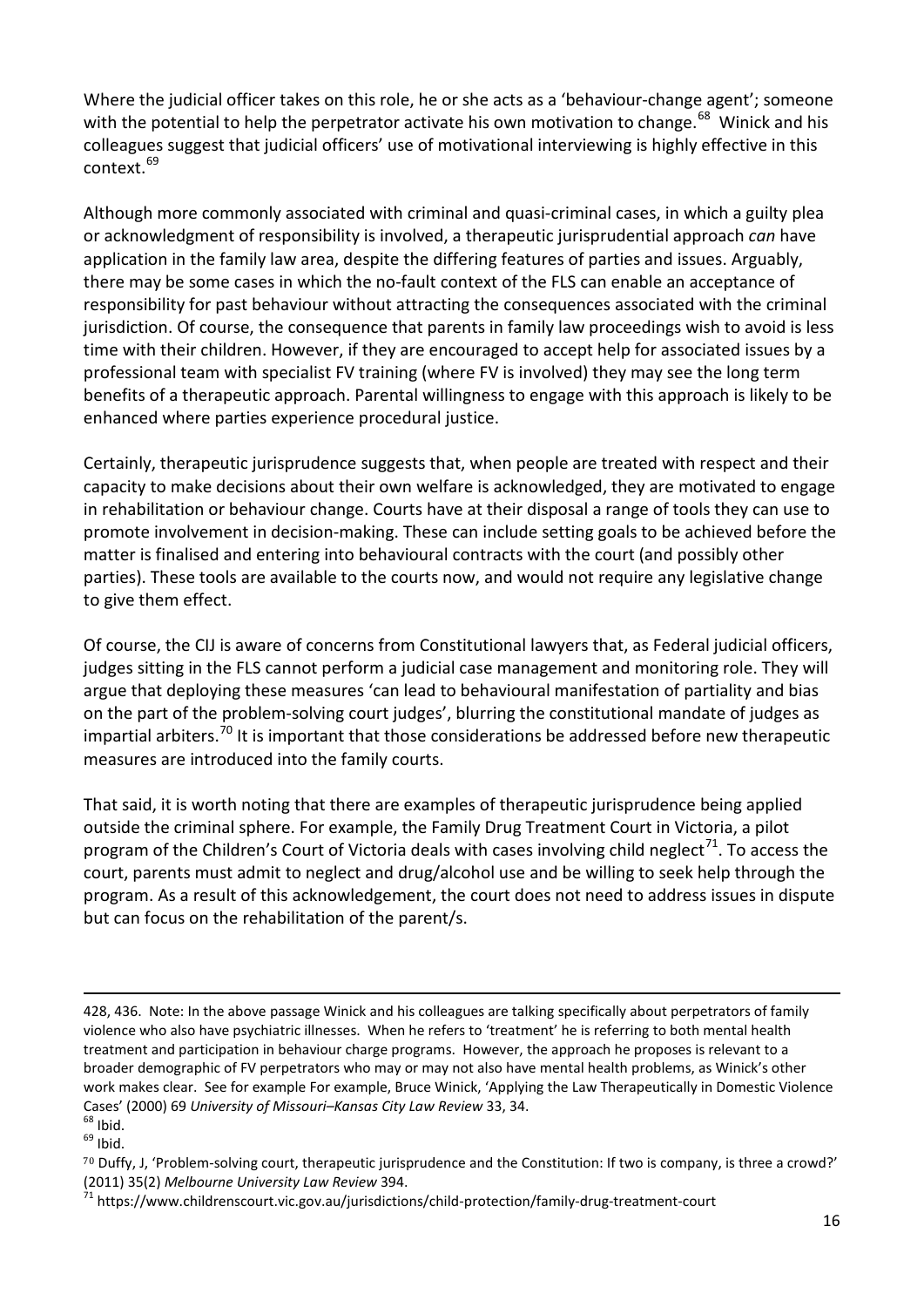## **Multidisciplinary court-based services**

In addition to developing practices that engage court users in respectful and procedurally fair ways, courts can improve the possibility of a person's contact with the legal system being a positive one by facilitating effective linkages with support services. The CIJ takes the view that courts should ideally be enabled to create these linkages onsite, using a person's attendance at the court venue as an opportunity to connect them directly with services.

An example of this effective approach is the Court Integrated Services Program (CISP) in the Magistrates' Court of Victoria. CISP was first trialled in 2006 and implemented permanently in 2007. CISP offers three levels of service engagement for people charged with criminal offences: referrals to community services (level 1) and in-house intermediate and intensive case management (levels 2 & 3). For accused parties with forensic mental health issues, the Mental Health Court Liaison Service, an element of Forensicare, can provide court reports and intensive case management on a full-time basis at Melbourne and Sunshine Magistrates' Courts and on a part-time basis at Ringwood, Heidelberg, Dandenong, Frankston and Broadmeadows Magistrates' Courts.[72](#page-16-0)

The most recent evaluations of CISP demonstrate that, while only a small proportion of referrals to CISP services were through Magistrates, these were the most effective. Equally effective was a practice taken by Magistrates in which they marked themselves as part-heard in cases, allowing them to bring matters back for review. This was dependent on caseload, as was the capacity for broader service provision. Meanwhile, Magistrates considered that the court-integrated nature of the CISP case managers extended the 'chain of accountability between the defendant and the court' in a way that could not be achieved by external providers of support services.<sup>[73](#page-16-1)</sup> By categorising CISP case managers as 'officers of the court' in the same way as a Magistrate or lawyer is, the system imposes dual obligations on support workers, to the client, but also to the court.

The first finding indicates that pro-active judicial referrals may engage unrepresented parties to any comparable service that might be created for the FLS. The remaining findings highlight the critical issue of workforce capacity and development, as well as how potential benefits to the judicial process can flow from having support services integrated in the court, in contrast to the role that could be played by external services or co-located social workers/case managers.

#### **Multi-disciplinary practice connected with legal or court responses**

 $\overline{a}$ 

While the family law sector sees high numbers of self-represented litigants, access to multidisciplinary service responses - either prior to court through legal practitioners or at court through other services - can be an effective way to meet people's needs. This is particularly where people have complex support needs that make engaging with legal processes especially challenging. The CIJ is actively involved in the provision of multi-disciplinary legal services, and employs a social worker who is placed within the legal team at the Mental Health Legal Centre. An evaluation of this program is pending, but our experience is that this approach delivers enormous benefits for clients.

<span id="page-16-0"></span><sup>&</sup>lt;sup>72</sup> Forensicare (ND) 'Mental health Court Liaison Service, [http://www.forensicare.vic.gov.au/our-services/community](http://www.forensicare.vic.gov.au/our-services/community-forensic-mental-health-services/mental-health-court-liaison-service/)[forensic-mental-health-services/mental-health-court-liaison-service/,](http://www.forensicare.vic.gov.au/our-services/community-forensic-mental-health-services/mental-health-court-liaison-service/) accessed 13 June 2018. <sup>73</sup> Ross, Stuart, (2009) *Evaluation of the Court Integrated Services Program*, The University of Melbourne,

<span id="page-16-1"></span>[https://www.magistratescourt.vic.gov.au/sites/default/files/Default/CISP\\_Evaluation\\_Report.pdf,](https://www.magistratescourt.vic.gov.au/sites/default/files/Default/CISP_Evaluation_Report.pdf) accessed 13 June 2018, p 101.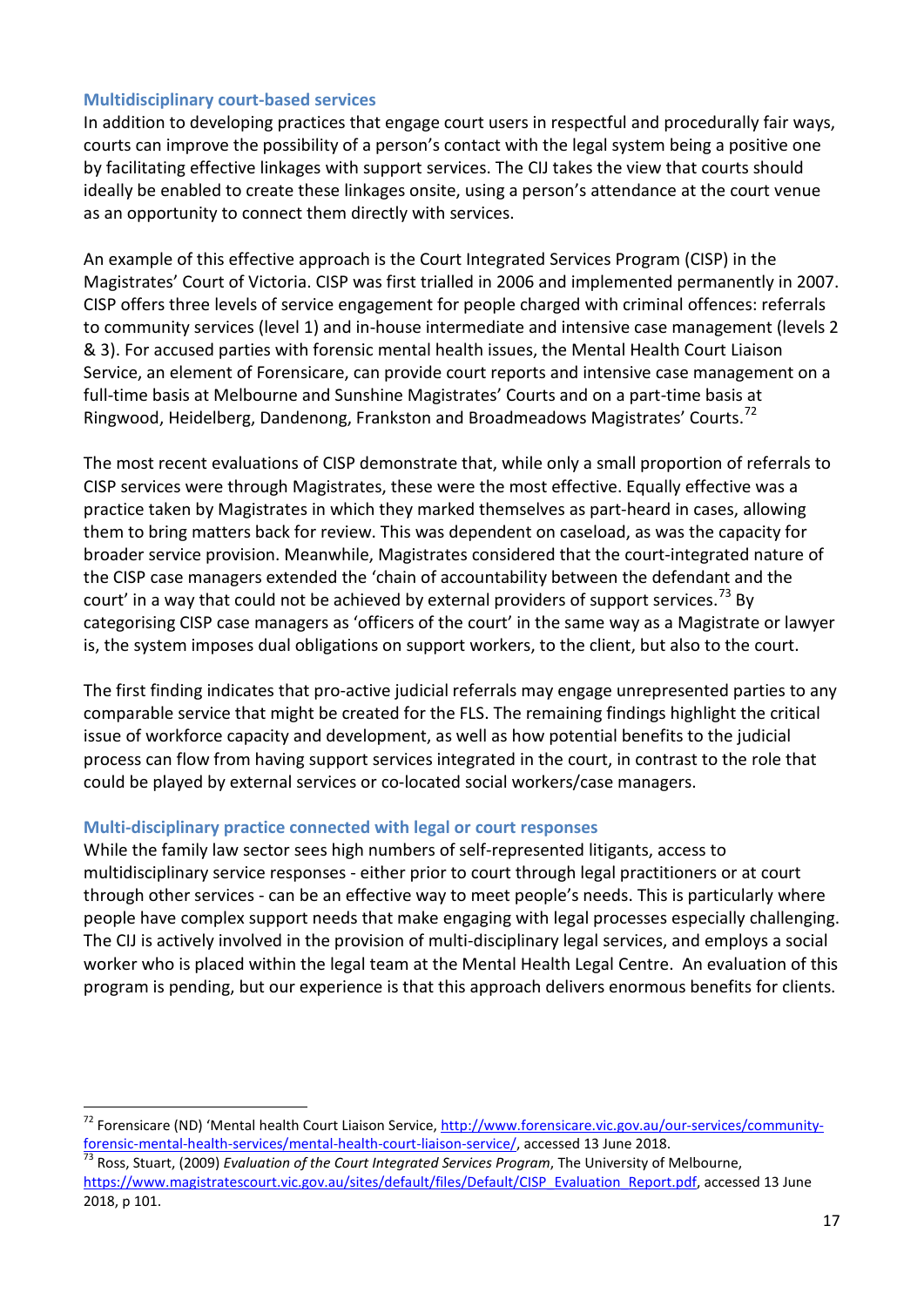Further to this, some legal service providers operating in the family law context offer multidisciplinary responses for clients. For example, Women's Legal Service Victoria employs a social worker who works alongside the service's lawyers in order to address the non-legal needs of clients. Operating in the criminal sphere, but with direct view of the impact of family law proceedings, is the Law and Advocacy Centre for Women, described in Part One. Acting for women charged with criminal matters, the LACW also employs a social worker to provide in-house case management and support so as to prevent further offending.

This kind of model of in-house multidisciplinary approaches is increasingly common across the legal context, whether it involves a social worker co-located in a legal practice, or a lawyer co-located in a social service practice. Examples of the latter include legal teams being introduced into the specialist FV women's service, InTouch Multicultural Centre Against Family Violence, and First Step, a health service directed at provision of mental health and AOD service support. While these kind of multidisciplinary practices are a relatively recent innovation, a 2017 evaluation of First Step's multidisciplinary response found that legal clients experienced significant benefits flowing from the integrated practice, though tensions between the goals of the legal team versus the practice and goals of the clinical team which did need to be managed.<sup>[74](#page-17-0)</sup>

Some of these tensions arose from clinicians' sense that the clinical interests of clients were sometimes not in line with the imperatives associated with their legal cases. For example, whereas clients can expect better legal outcomes where they can provide evidence of their commitment to managing mental health and AOD issues via engagement with clinical services and programs, clinicians might be concerned that clients may not yet be in a position to commence or succeed in such programs.<sup>[75](#page-17-1)</sup>

This relates to the discussion in Part One of this Submission in which the CIJ expressed caution about assuming that referral to a 'program' (whether an MBCP or otherwise) can be conflated with improvement in behaviour change. That said, interventions which address factors contributing to risk, such as substance abuse or mental health issues, are an important complement to FV interventions. Meanwhile, participation in an MBCP while linked to other case management and legal services can help to increase scrutiny on a perpetrator's behaviour and information sharing with regard to risk. Where appropriate risk assessments are in place, therefore, and where participation in programs of any kind are overseen by a multidisciplinary team with specialist expertise, this concern may be able to be mitigated to an extent.

To this end, and as noted in the ALRC's Discussion Paper, the Family Advocacy and Support Services (FASS) initiative appears to be a promising development. Though relatively new and therefore not yet subject to evaluation, this program provides integrated duty lawyer and family violence support services, located in registries of the family courts. The CIJ suggests that this program be available to provide ongoing case management of parties in matters involving FV so as to oversee their participation in relevant services while family law proceedings are on foot, thereby minimising risk to family members while a legal matter is resolved.

<span id="page-17-0"></span> $74$  First Step, (2017) 'First Step Legal: Final Evaluation Report',

[https://d3n8a8pro7vhmx.cloudfront.net/firststep/pages/107/attachments/original/1525920080/VLSB\\_Final\\_Evaluatio](https://d3n8a8pro7vhmx.cloudfront.net/firststep/pages/107/attachments/original/1525920080/VLSB_Final_Evaluation_Report-2017.pdf?1525920080)<br>n\_Report-2017.pdf?1525920080, accessed 13 June 2018.

<span id="page-17-1"></span> $\frac{1}{75}$  First Step, (2016) Interim Report of Evaluation: First Step Legal Development Project, [https://d3n8a8pro7vhmx.cloudfront.net/firststep/pages/107/attachments/original/1525919979/First\\_Step\\_Legal\\_Rep](https://d3n8a8pro7vhmx.cloudfront.net/firststep/pages/107/attachments/original/1525919979/First_Step_Legal_Report_LSB_evaluation_Year_1_FINAL.pdf?1525919979) [ort\\_LSB\\_evaluation\\_Year\\_1\\_FINAL.pdf?1525919979,](https://d3n8a8pro7vhmx.cloudfront.net/firststep/pages/107/attachments/original/1525919979/First_Step_Legal_Report_LSB_evaluation_Year_1_FINAL.pdf?1525919979) accessed 13 June 2018, pp 21-24.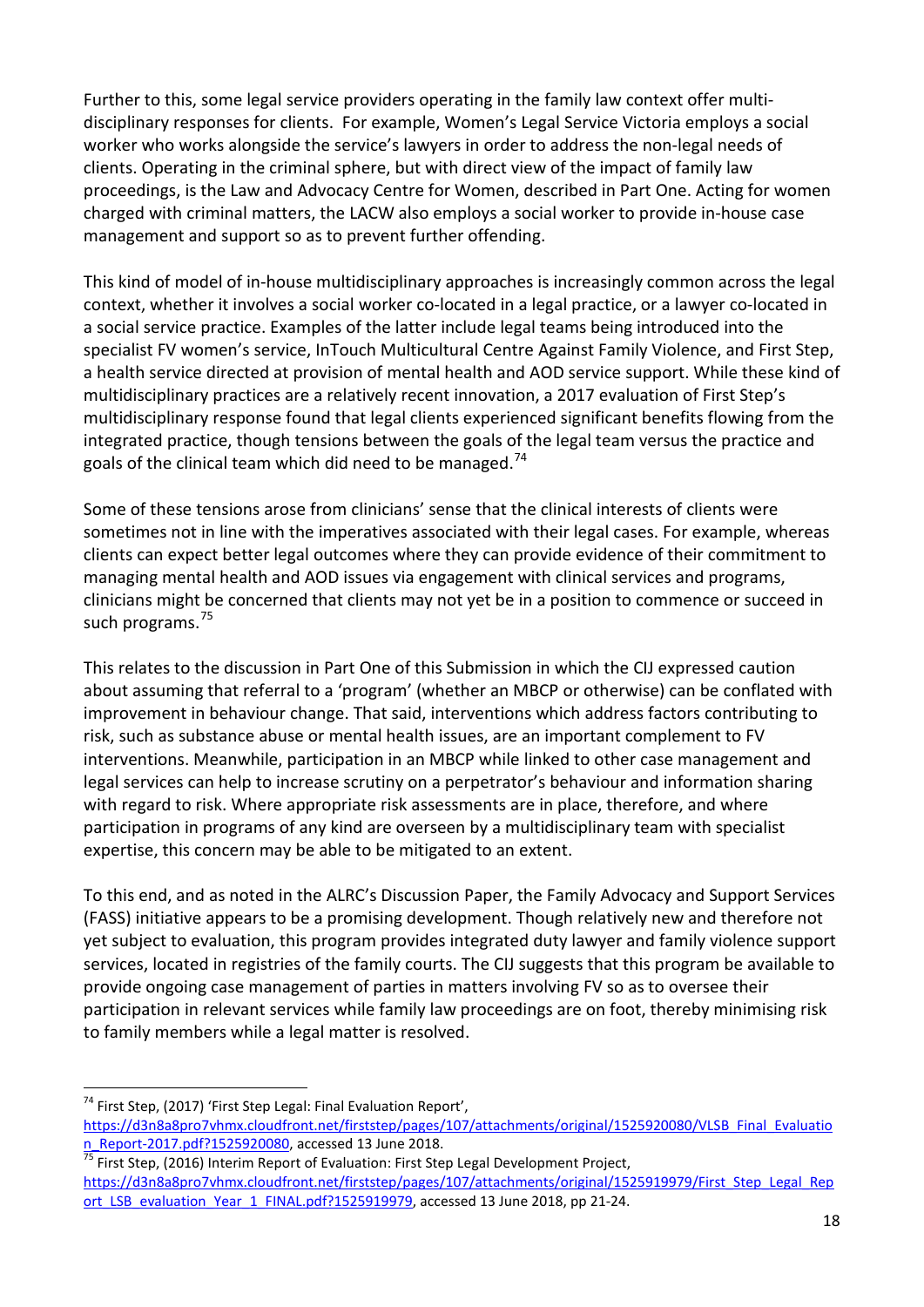#### **Non-adversarial approaches to resolving disputes**

As referred to above, the FLS as originally conceived had many elements of a non-adversarial jurisdiction. Later attempts to direct the bulk of matters away from the adversarial courtroom saw the widespread introduction of Family Dispute Resolution. Now an established component of the FLS, FDR is a valuable opportunity for many separating families to resolve their property or parenting disputes without the cost and formality associated with the adversarial court model.

Given the criticisms associated with the adversarial court approach detailed not only in the review's Discussion Paper, but referred to to Part One of the CIJ's Submission, it could be assumed that FDR was appropriate for cases involving FV. Certainly, an adversarial court approach absent of procedural or therapeutic approaches can be highly re-traumatising for victims of FV.<sup>[76](#page-18-0)</sup>

That said, the existing FDR approach has been the subject of equal criticisms where matters of FV are concerned.<sup>[77](#page-18-1)</sup> While the process is theoretically designed to ensure that cases involving FV do not go through the FDR process, assessments of whether FV is present are not always effectively conducted where staff do not have specialist training. Instead, the imperative to resolve matters quickly and affordably; to appear cooperative, rather than obstructive, to the system; and to minimise the risk that a perpetrator may pose upon separation mean that many victims of FV will simply not report their experience of FV within the FDR context.<sup>[78](#page-18-2)</sup>

This means that victims and perpetrators may find themselves negotiating parenting arrangements with the help of a non-specialist mediator who is unable to recognise the subtle tactics of power and control that many perpetrators may wield prior to and after mediation, or can even wield over their former partners in a public setting without anyone else noticing. For example, a raised eyebrow in the context of a polite conversation may appear completely benign to most witnesses, but imply significant repercussions to a FV victim who has lived with a pattern of coercive control.

This does not mean that parties who have experienced FV should be denied access to more affordable ways of resolving disputes. Rather, it means that parties should be supported by specialist expertise and appropriate risk assessment and management. To this end, the CIJ is aware of a FV informed, FDR approach that was piloted across five family law jurisdictions between 2010 and 2012. Referred to briefly in the ARLC's Discussion Paper, this pilot drew on a number of elements highlighted throughout this submission. As such, the Coordinated Family Dispute Program used a multi-disciplinary, collative and case-managed approach to matters involving past or current FV, including specialised FV risk assessments at four stages, being take evaluations; comprehensive preparation for the mediation; attendance at the mediation; and repeated follow up postmediation. In keeping with the requirement for behaviour change programs, but also for therapeutic approaches highlighted earlier in this submission, perpetrators of FV were required, at an absolute minimum, to acknowledge that another family member believed that FV had impacted upon the relationship. $^{79}$  $^{79}$  $^{79}$ 

<span id="page-18-0"></span><sup>&</sup>lt;sup>76</sup> Laing, above n 50.

<span id="page-18-1"></span><sup>&</sup>lt;sup>77</sup> Rachael Field 'Using the feminist critique of mediation to explore 'the good, the bad and the ugly' implications for women of the introduction of mandatory dispute resolution in Australia' (2006) 20 Australian Journal of Family Law 5.<br><sup>78</sup> R. Kaspiew, R. Carson, J. Dunstan, L. Qu, B. Horsfall, J. De Maio, S. Moore, L. Moloney, M. Coulson

<span id="page-18-2"></span>Evaluation of the 2012 family violence amendments: Synthesis report (Australian Institute of Family Studies: 2015) <sup>78</sup> Centre for Innovative Justice, *Innovative Justice Responses to Sexual Offending – Pathways to Better Outcomes for* 

<span id="page-18-3"></span>*Victims, Offenders and the Community* (2014).<br><sup>79</sup> R Kaspiew, J De Maio, J Deblaquiere & B Horsfall, *Evaluation of a Pilot of legally assisted and supported family dispute resolution in family violence cases,* Final Report, December 2012, Australian Institute of Family Studies.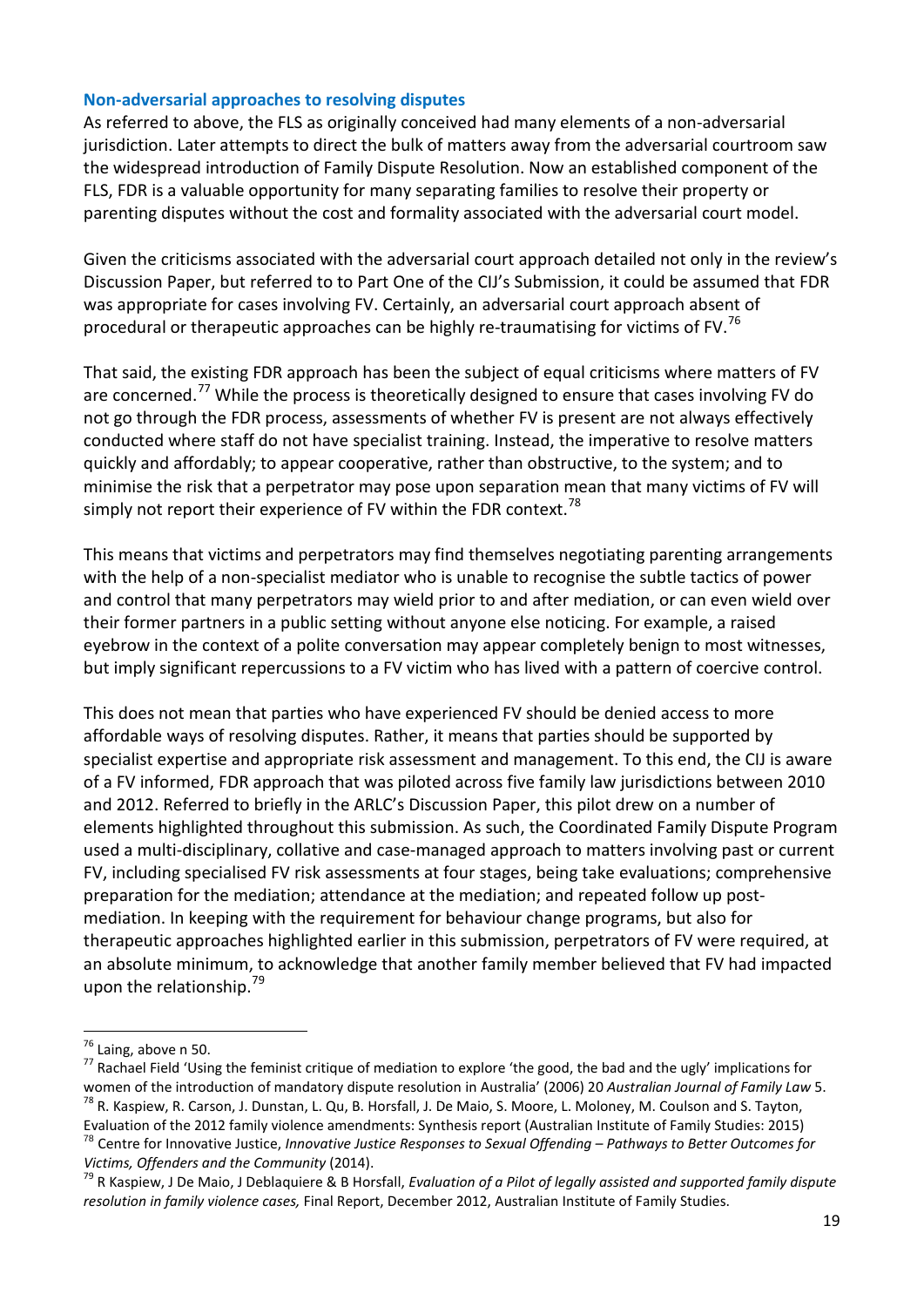All professionals were trained in the model and philosophical basis, being a non-adversarial approach and gendered analysis of violence. The collaboration included a representative of a Women's Legal Service or CLC; a FV or DV specialist support service; a Men's Service such as an MBCP provider, and an FDR service provider to coordinate overall service provision. Where relevant, other collaborations potentially included children's specialist workers; immigrant women's support services; Aboriginal and Torres Strait Islander services or disability services. Those responsible for developing the model noted that, while many women seek exemption from FDR, many others are attracted to its affordability, accessibility and the opportunity to be 'given a voice'.<sup>[80](#page-19-0)</sup>

An evaluation of the CFDR program described it as being 'at the cutting edge of family law practice, its coordinated approach contrasting with criticisms of the wider family law system that it works in isolation from other agencies. $81$  The evaluation also noted that each element of the service was crucial in providing the necessary – but complex and resource intensive – support to parties involved and that, although less cases ultimately proceeded to FDR than in the comparison group, more emerged with an agreement.<sup>[82](#page-19-2)</sup>

In keeping with emerging evidence in relation to assessments of the effectiveness of perpetrator interventions, the value of the CFDR pilots was noted to include the ongoing services that it provided to the victim of FV – such as early access to counselling and legal support, as well as to comprehensive risk assessment – even where the perpetrator had not ultimately participated. $83$ 

While the evaluation found that participants' feedback about the mediation process itself to be somewhat mixed, participants were very appreciative of the support and access to legal advice that they received as a result of their contact with the service. [84](#page-19-4)

It is presumably because of the resource intensiveness, noted above, that the model was not continued. However, the CIJ urges the review to consider every opportunity to recommend additional approaches which, rather than ignore the existence of FV in the spirit of a no-fault jurisdiction, keep it firmly at the centre of the legal system's response.

<span id="page-19-0"></span> $80$  Ibid

<span id="page-19-1"></span> $81$  Rachael Field & Angela Lynch 'Hearing parties' voices in Coordinated Family Dispute Resolution (CFDR): An Australian pilot of a family mediation model designed for matters involving a history of domestic violence' (2014) 36(4) *Journal of Social Welfare and Family Law* 392.<br><sup>82</sup> Kaspiew et al, above n 81.<br><sup>83</sup> Ibid 84 Ibid

<span id="page-19-2"></span>

<span id="page-19-3"></span>

<span id="page-19-4"></span>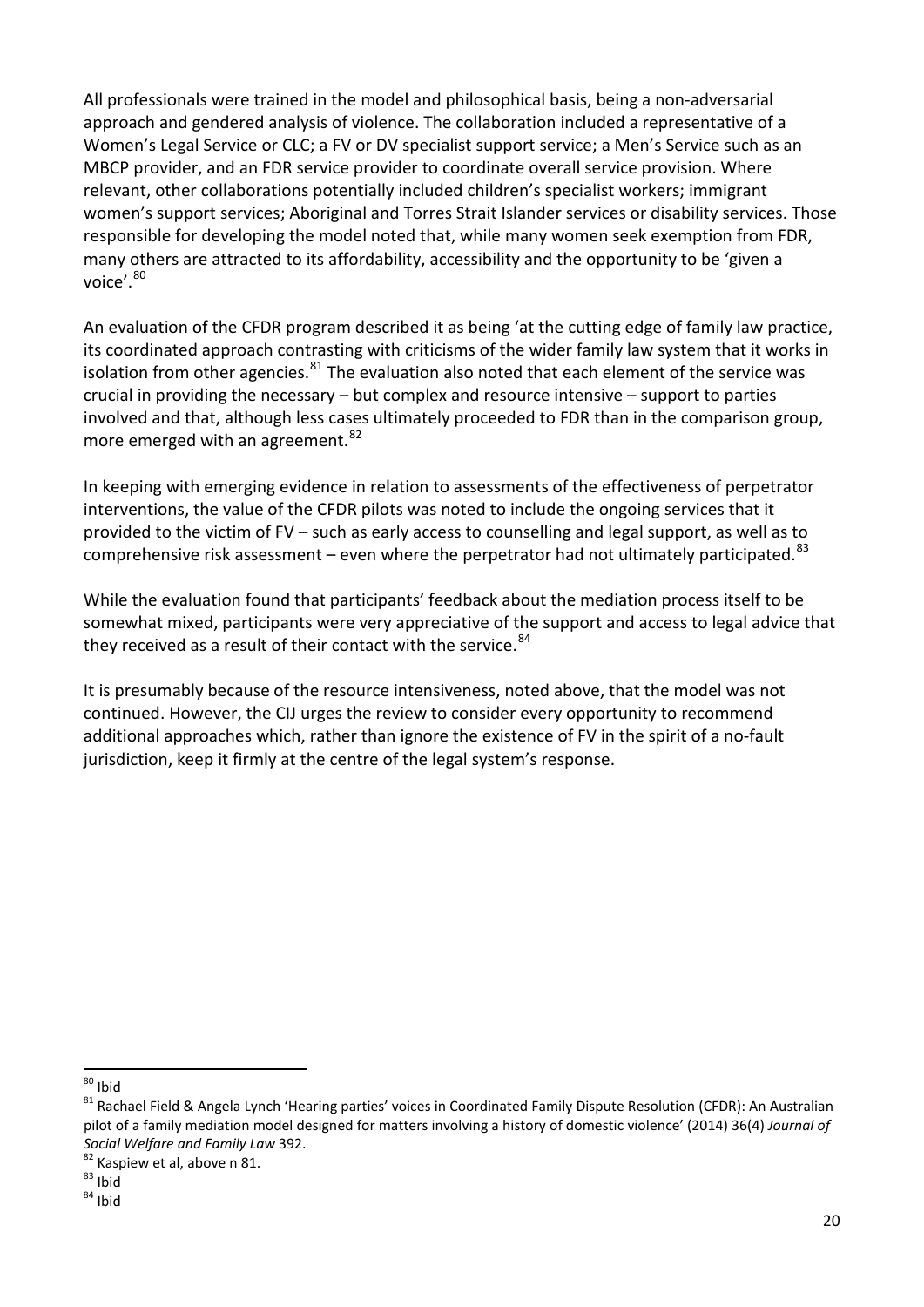## **Restorative justice for victims of FV**

Beyond adaptations to the existing adversarial or FDR processes, other justice approaches offer the potential to meet the needs of victims of FV. In this final section of its submission, the CIJ returns to the tension between the no-fault basis of the FLS and argues that the addition of restorative justice conferencing could complement the existing operation of the FLS by creating a context within which FV could be acknowledged and victims' needs could be met.

The CIJ makes this argument from a position of extensive experience concerning the role that restorative justice can play to support mainstream justice processes, including our 2014 report *Innovative Justice Responses to Sexual Offending – Pathways to Better Outcomes for Victims,*  Offenders and the Community.<sup>[85](#page-20-0)</sup> Currently, the CIJ is carrying out a project funded by the Victorian Legal Services Board, the 'Restorative Justice Conferencing Pilot Program.' Under this project, we have designed, developed and are now delivering a pilot restorative justice conferencing program designed to meet the needs of people who have experienced a serious motor vehicle collision. Additionally, the CIJ is currently designing and piloting a restorative justice model for the Transport Accident Commission to add to the options available to meet the needs of supported recovery for clients. Further, we are assisting WorkSafe Victoria to examine how they might incorporate restorative justice process when responding to injured workers and their families. In all, the CIJ's work across criminal and civil justice contexts provides us with considerable experience about the ways in which restorative approaches can benefit vulnerable service users.

#### **Victims' justice needs**

Critics of the FLS, such as Lesley Laing, have highlighted the way in which the current FLS causes 'secondary victimisation' in victims of FV subject to family law proceedings.<sup>[86](#page-20-1)</sup> Framed another way, the FLS could equally be criticised as failing to meet 'victims' justice needs'. The concept of victims' justice needs is central to restorative justice scholarship and practice. It recognises that all victims of crime have unique experiences of the harm they have suffered and of the legal system, as well as that there are common themes in what victims are looking for in justice system processes.

Kathleen Daly, a leading scholar in the area of restorative justice, conceptualises these themes as encompassing five elements, being: participation; voice; validation; vindication; and offender accountability. $87$  She explains each element as follows:

**Participation:** Being informed of options and developments in one's case, including different types of justice mechanisms available; discussing ways to address offending and victimization in meetings with admitted offenders and others; and asking questions and receiving information about crimes (e.g. the location of bodies, the motivations for an admitted offender's actions).

**Voice:** Telling the story of what happened and its impact in a significant setting, where a victim can receive public recognition and acknowledgement. Voice is also termed truth-telling and can be related to participation in having a speaking or other type of physical presence in a justice process.

<span id="page-20-0"></span><sup>85</sup> Centre for Innovative Justice, *Innovative Justice Responses to Sexual Offending – Pathways to Better Outcomes for* 

<span id="page-20-2"></span><span id="page-20-1"></span>

*Victims, Offenders and the Community* (2014).<br><sup>86</sup> Laing, above n 50<br><sup>87</sup> Kathleen Daly, 'Reconceptualising Sexual Victimization and Justice' in Inge Vanfraechem, Antony Pemberton & Felix Mukwiza (eds) *Justice for Victims: Perspectives on Rights, Transition and Reconciliation* (Taylor & Francis, 2014) 387.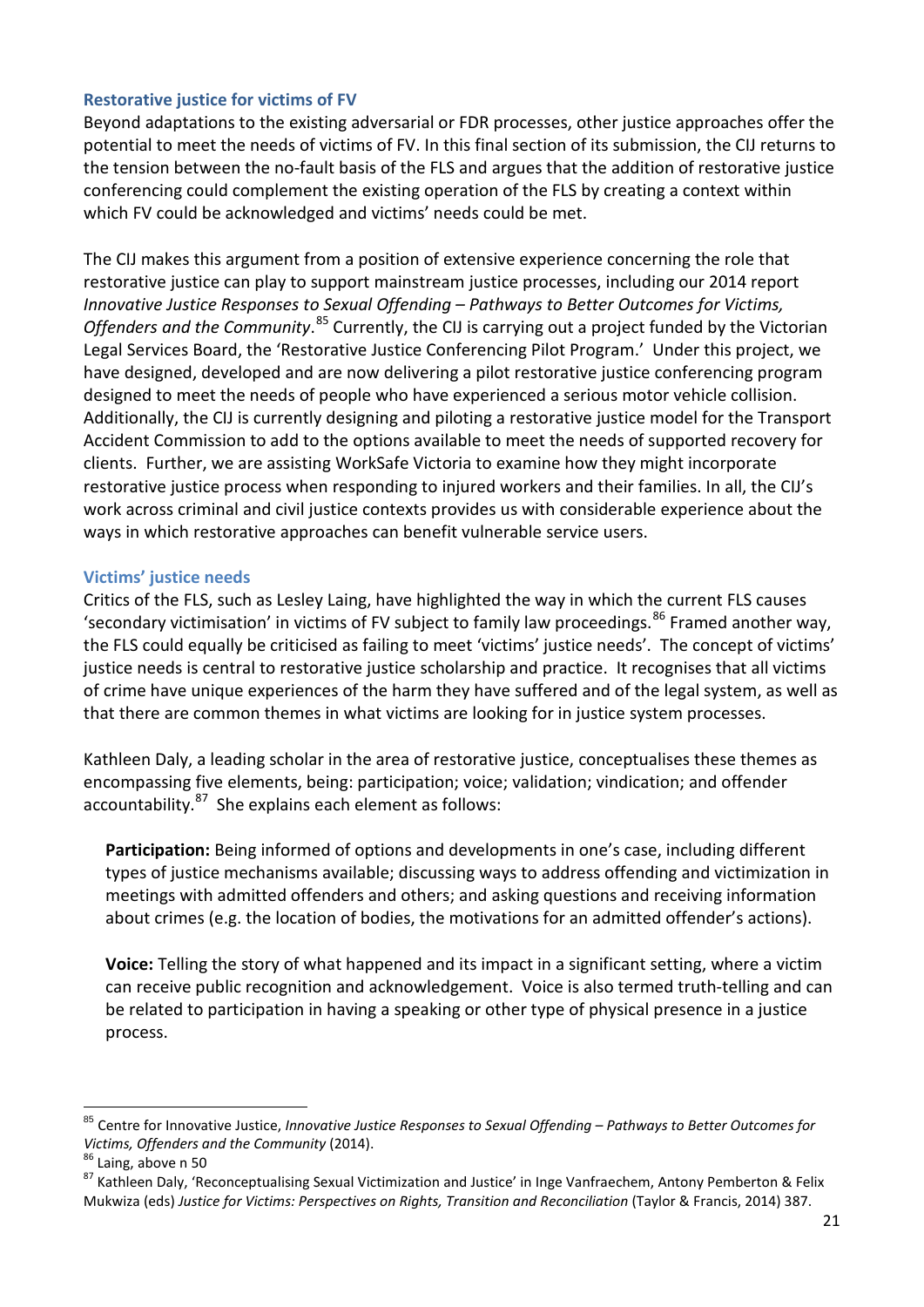**Validation:** Affirming that the victim is believed (i.e. acknowledging that offending occurred and the victim was harmed) and is not blamed or thought to be deserving of what happened. It reflects a victim's desire to be believed and shift the weight of the accusation from their shoulders to others (family members, a wider social group, or legal officials). Admissions by a perpetrator, although perhaps desirable to a victim, may not be necessary to validate a victim's claim.

**Vindication:** Having two aspects of the vindication of the law (affirming *the act* was wrong, morally and legally) and the vindication of the victim (affirming *this perpetrator's actions* against the victim were wrong). It requires that others (family members, a wider social group, legal officials) do something to show that an act (or actions) were wrong by, for example, censuring the offence and affirming their solidarity with the victim. It can be expressed by symbolic and material forms of reparation (e.g. apologies, memorialization, financial assistance) and standard forms of state punishment.

**Offender accountability:** Requiring that certain individuals or entities 'give accounts' for their actions. It refers to perpetrators of offences taking active responsibility for the wrong caused, to give sincere expressions of regret and remorse, and to receive censure or sanction that may vindicate the law and a victim.<sup>[88](#page-21-0)</sup>

While Daly is specifically referring to the experiences of victims of sexual offences, her findings are consistent with the research on victim experiences more broadly, and offer a useful template for understanding what victims of interpersonal violence seek from legal system responses. Daly prefers the term 'justice interests' to 'justice needs,' in recognition that the victim is a citizen, as well as someone who may have experienced psychological harm.<sup>[89](#page-21-1)</sup> However, the CIJ uses the term 'justice needs' as more consistent with service users' experiences in its own work.

Returning to other studies in which participants reported feeling that the FV they had experienced was not acknowledged by the FLS, this may be interpreted as these participants expressing a desire for validation which, in their view, was not met. Similarly, victim reports of feeling silenced may be seen as expressions of a desire to exercise voice, and the sense that this was denied to them. According to the theory of victims' justice needs, where victims' needs go unmet, it is likely that they will experience a sense of injustice, as was the case with the participants in Laing's study.

Clearly the justice needs of victims of FV do not sit easily within our FLS - underpinned, as it is, by the concept of no-fault. As a result, family law proceedings do not offer a setting in which a victim of FV is able to tell her story of how the violence has affected her. In fact, one of the *Family Law Act*'s key purposes was to put an end to judicial consideration of misconduct within relationships.

As Juliet Behrens has put it, 'the family law system, pre-occupied with 'no fault' rhetoric, simply is not concerned with acknowledging wrongdoing.' This approach seems to shape the courts' response to FV, with courts feeling that they do not tend to emphasise or condemn FV in individual cases.[90](#page-21-2)

<span id="page-21-0"></span><sup>88</sup> Ibid, 388.

<span id="page-21-1"></span><sup>&</sup>lt;sup>89</sup> Daly, K. (2014). Reconceptualizing sexual victimisation and justice. In I. Vanfraechem, A. Pemberton & F. Ndahinda, with I. Aertsen, V. Jammers, S. Leferink, R. Letschert & S. Parmentier (eds.), Justice for victims: perspectives on rights, transition and reconciliation (pp. 378–395). New York: Routledge.<br><sup>90</sup> Juliet Behrens 'Meeting the needs of victims of domestic violence with family law issues: The dangers and possibilities

<span id="page-21-2"></span>in restorative justice' (2005) 1 *International Journal of Law in Context* 215, 226.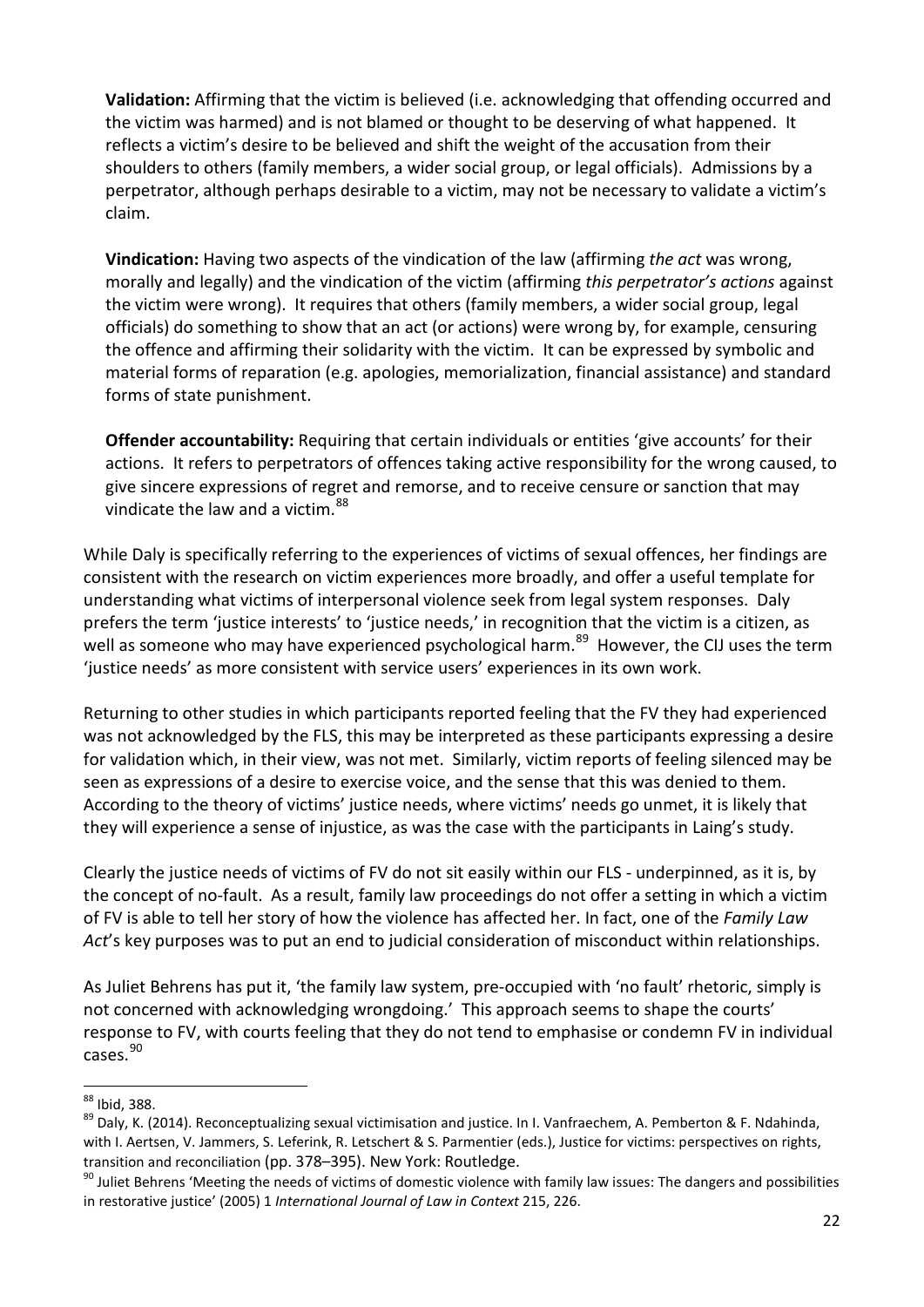Despite significant efforts to reform the way in which the FLS responds to those affected by FV, therefore, more can be done to meet victims' justice needs in ways that conventional legal system mechanisms cannot. That said, the CIJ cautions that this should not involve blanket applications of innovative or alternative responses, but thoughtful and risk assessed applications in circumstances that are determined on a case by case basis.

#### **Restorative justice**

 $\overline{a}$ 

The term 'restorative justice' ('RJ') refers to a broad range of practices that seek to repair the harm caused by a crime (or other wrong), by collectively including those with a stake in the wrongdoing in its resolution.<sup>[91](#page-22-0)</sup> The most common RJ practice is RJ conferencing, where those affected by an offence or dispute collectively discuss and resolve how to deal with the aftermath of what has happened and its implications for the future. RJ conferencing usually involves the victim; the wrongdoer; members of their communities; families; supporters and/or representatives at a time when the wrongdoer is prepared to take responsibility for his or her actions, and the victim is ready and willing to participate and unlikely to be further harmed by the process.

Meanwhile, the convenor of the conference is a skilled professional who ensures that the process is safe, respectful and fair for everyone involved. In RJ conferencing the victim is directly involved in the process (participation). The victim has the opportunity to explain the impact of the offending directly to the offender and tell their story in their own way (voice). Being directly addressed by the victim about how the harm has affected their life provides impetus for the offender to gain a full understanding of the impact of their actions (offender accountability). In some conferences, the offender will offer an apology to the victim (vindication).

RJ developed in the context of criminal law and most existing RJ programs that offer conferencing, at least in the Australian context, are connected with criminal legal systems. However, RJ conferencing has been successfully used in a wide range of contexts including in the resolution of workplace disputes and in response to school bullying. The CIJ takes the view that RJ conferencing has the potential to meet the needs of victims of family violence who have family law issues.

# **How is RJ different to family dispute resolution (FDR)?**

The aim of FDR is to assist the parties to reach an agreement regarding arrangements for their children. Parties are encouraged to focus on the (current and future) needs of their children, rather than on past events within their relationship. In contrast, the focus of RJ is the process itself, rather than on achieving a specific outcome. Some conferences result in participants making agreements about actions that one or the other will take in the future, but this is not always the case and is not the primary aim.

Rather, the focus is on creating a safe, supported space to encourage participants to engage in a respectful dialogue. This means that the process is designed to enable past wrongs to be spoken about and appropriately addressed. RJ conferencing has the potential to provide victims of FV something that the current FLS does not offer, being a forum expressly designed to recognise the harm they have experienced.

<span id="page-22-0"></span><sup>&</sup>lt;sup>91</sup> See L Sherman and H Strang, 'Restorative Justice as Evidence-Based Sentencing', in J Petersilia and K Reitz (eds) The Oxford Handbook of Sentencing and Corrections (Oxford University Press, 2012), 215-243; J Braithwaite Restorative Justice and Responsive Regulation (Oxford University Press, 2002); T Marshall, Restorative Justice: An Overview (1996) Home Office—United Kingdom, 5.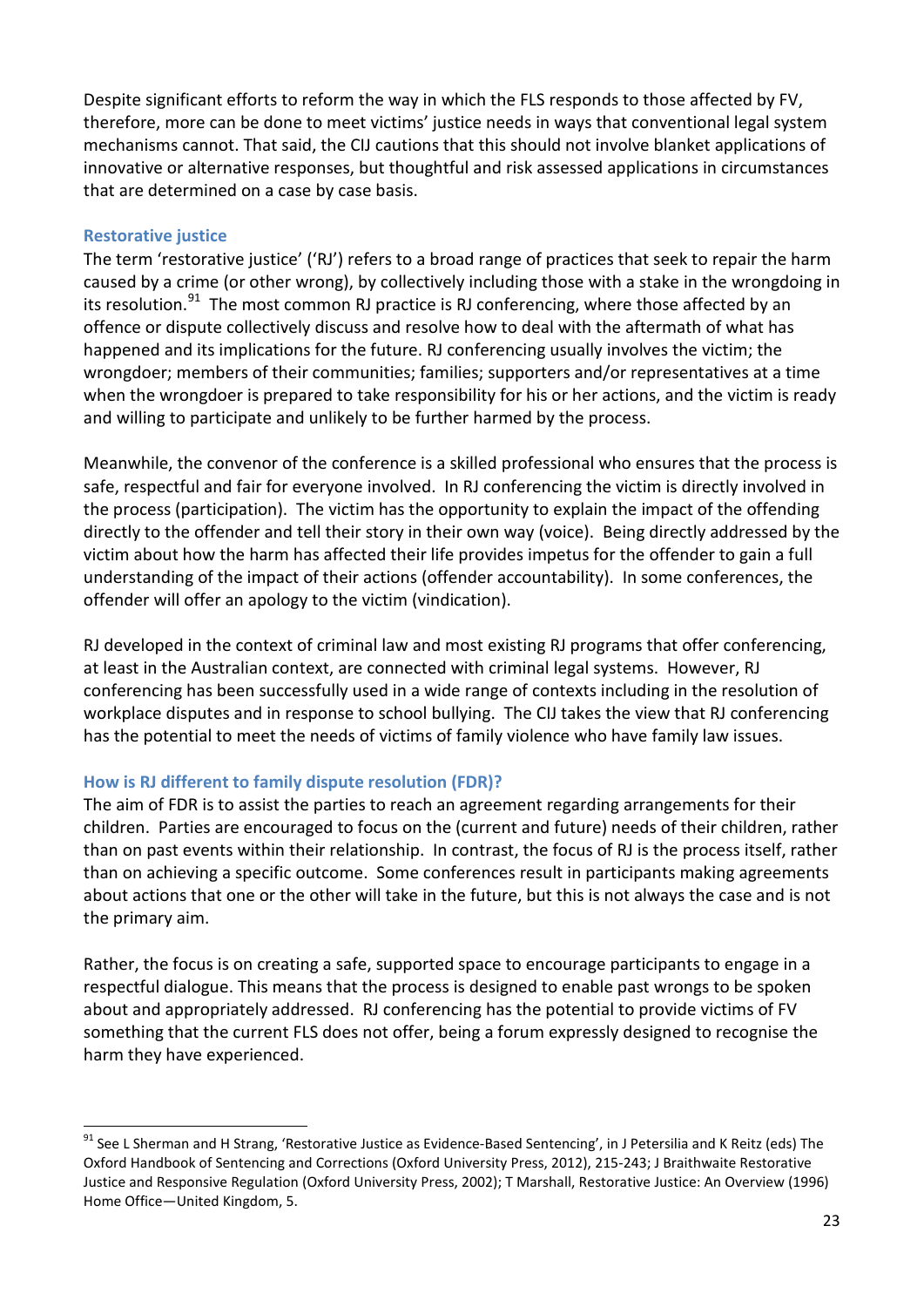# **How might this work/considerations**

Commentators have raised valid concerns about whether RJ conferences are appropriate forums in which to address FV. These concerns have tended to centre on whether the dynamics of FV will continue to play out in a RJ conference, whereby a perpetrator may use the process as a further opportunity to exert coercion and control over the victim.<sup>92</sup>

It should also be acknowledged that expressions of apology and forgiveness, so important within RJ philosophy and practice, are also prominent features of the patterns that characterise FV. It is therefore critical that these concerns are acknowledged, and that any attempts to create avenues for RJ in the context of FV include robust mechanisms for identifying and addressing the power imbalance inherent to relationships involving FV. The CIJ takes the view, however, that it is possible to design a RJ conferencing program that includes such safeguards. We propose that such a program would have the following features:

# **Victim-centred**

- The central aim of such an RJ approach must be to meet the victim of FV's needs. While the perpetrator and/or other participants may also benefit, this must not be the primary objective. System objectives (such as reducing court lists or saving costs) must not be the drivers of the program.
- The program must recognise that every victim is different and must be flexible enough to accommodate individual differences.

# **Specialist FV expertise**

• The program must be delivered by those with expert knowledge of FV. Program staff, in particular the conveners, must be competent in recognising the dynamics of FV, and be able to address the potential for perpetrators to try to manipulate the process in order to continue the dynamic of coercion and control, or to use it as yet another mechanism for demonstrating their credentials as a 'good father'.

# **Safety**

- The principle of 'do no further harm' is a fundamental principle of restorative justice. In practice, this means that a conference cannot go ahead unless all participants will be safe (emotionally and physically). This consideration is even more important in the context of family violence.
- The program must include rigorous specialist FV risk assessment mechanisms. Assessment of risk must also be an ongoing process to assess issues of acute dynamic risk, as described in Part One.

# **Voluntary**

- Participation must be voluntary for all participants.
- Participation must not be a pre-condition for accessing other services or justice mechanisms.

<span id="page-23-0"></span><sup>92</sup> For example see Julie Stubbs, 'Relations of domination and subordination: Challenges for restorative justice in responding to domestic violence' (2010) 33(3) *UNSW Law Journal* 970.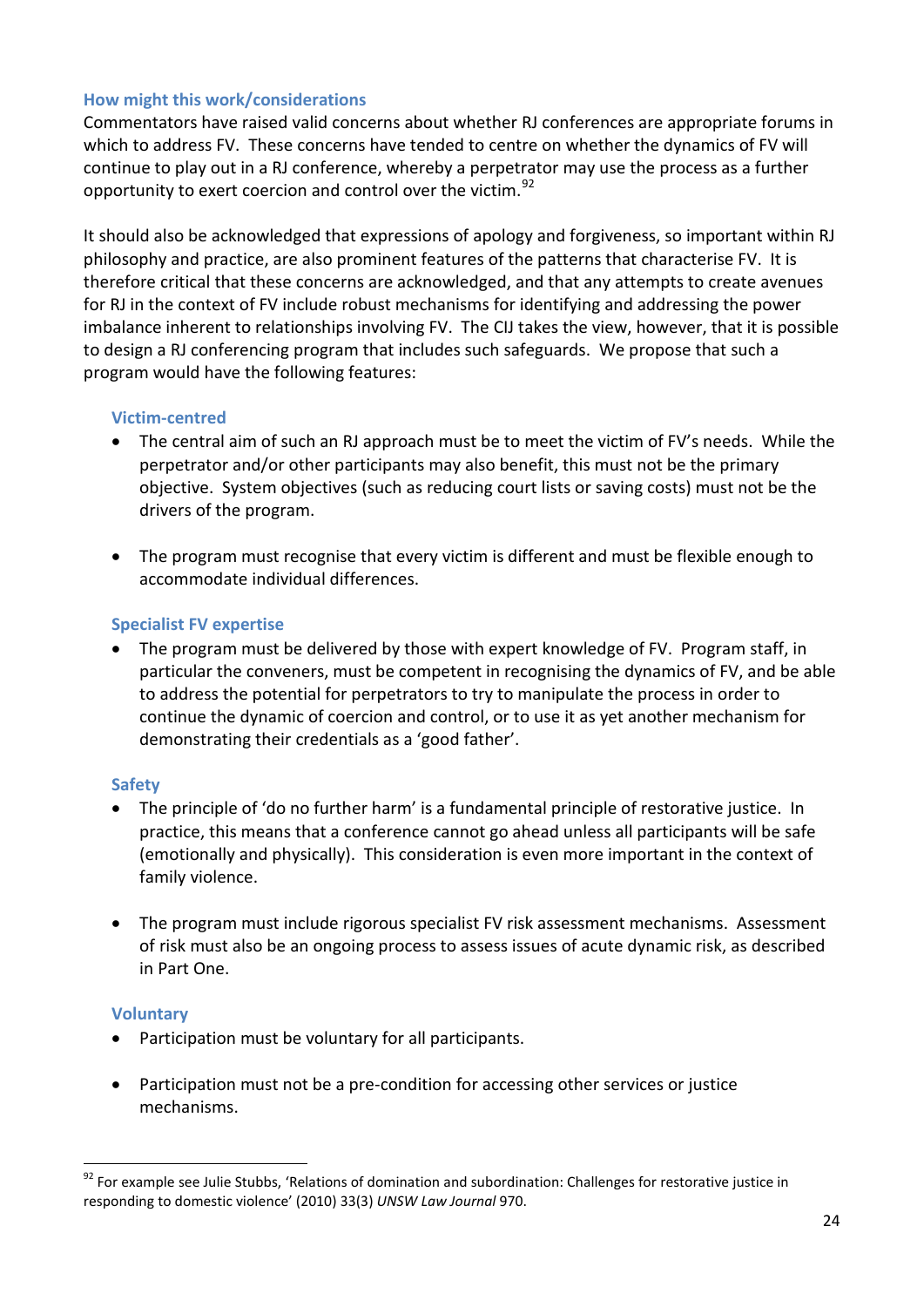#### **Complementary**

• RJ must be an option that is available for victims in addition to existing processes, not instead of them. It should be a process that is complementary to the existing FLS, rather than an alternative to it.

# **Existing RJ programs for FV**

 $\overline{a}$ 

While many jurisdictions have been hesitant to date to introduce RJ processes in the context of FV, RJ is mainstream within the New Zealand criminal justice system. Restorative justice conferences are routinely held in cases of FV in that jurisdiction. The ACT also offers a RJ program in the context of criminal cases that accepts FV matters. While the different context of criminal law compared with family law must be acknowledged, examining these programs may be a good starting point for considering how a similar program might operate within the FLS.

Meanwhile, the Victorian Department of Justice and Regulation has also recently commenced a pilot RJ program for victims of FV. This pilot is a response to Recommendation 122 of the Victorian Royal Commission into Family Violence. The pilot program has been designed to operate independently from court processes. However, it is intended to be able to work in a complementary way alongside criminal, intervention order, child protection and family law proceedings.<sup>[93](#page-24-0)</sup> It is hoped that this pilot program becomes a permanent feature of the FV response landscape. If so, the FLS could consider developing referral pathways with this service.

# **Restorative justice and broader cultural change**

Taking a broader look at RJ approaches, an important theme arising from recent work by the Family Law Council was that key FLS stakeholders saw a need for cultural chance within the sector.<sup>[94](#page-24-1)</sup> One of the areas requiring this type of shift, in the views of these stakeholders, was the sector's understanding of FV. To this end, the CIJ believes that RJ practices can be effective drivers of cultural change within institutions, including to issues of gendered violence.

For example, the Defense Abuse Response Taskforce (DART) was established in 2012 in order to respond to allegations of sexual abuse and other forms of misconduct within the armed forces and at the Australian Defence Force Academy. It sought to assist complainants and to improve the culture and practices of the armed forces. A component of DART was the Restorative Engagement program. This program provided a voluntary process for former defence force personnel who had experienced sexual or other abuse during their time in the armed forces.

Complainants who wished to take part in this program were offered the opportunity to participate in a meeting, facilitated with a restorative justice convener, with a currently serving, high ranking defence force officer. Complaints were supported to tell the story of what they had experienced to the currently serving officer. Often the complaints wished to convey how the armed forces had failed to support them after their experience of victimisation. In doing so, they hoped that these senior defence representatives would gain a deep understanding of how these experiences affect people's lives, and therefore develop a genuine commitment to changing defence culture. The program seemed to meet this object.

<span id="page-24-0"></span><sup>93</sup> Victorian Department of Justice and Regulation, 'Restorative Justice for Victim Survivors of Family Violence – Framework' <https://www.victimsofcrime.vic.gov.au/restorative-justice-for-victim-survivors-of-family-violenceframework> <sup>94</sup> Family Law Council *Families with Complex Needs and the Intersection of the Family Law and Child Systems Terms 3, 4* 

<span id="page-24-1"></span>*<sup>&</sup>amp; 6* (Final report to the Attorney-General 2016) chapter 6.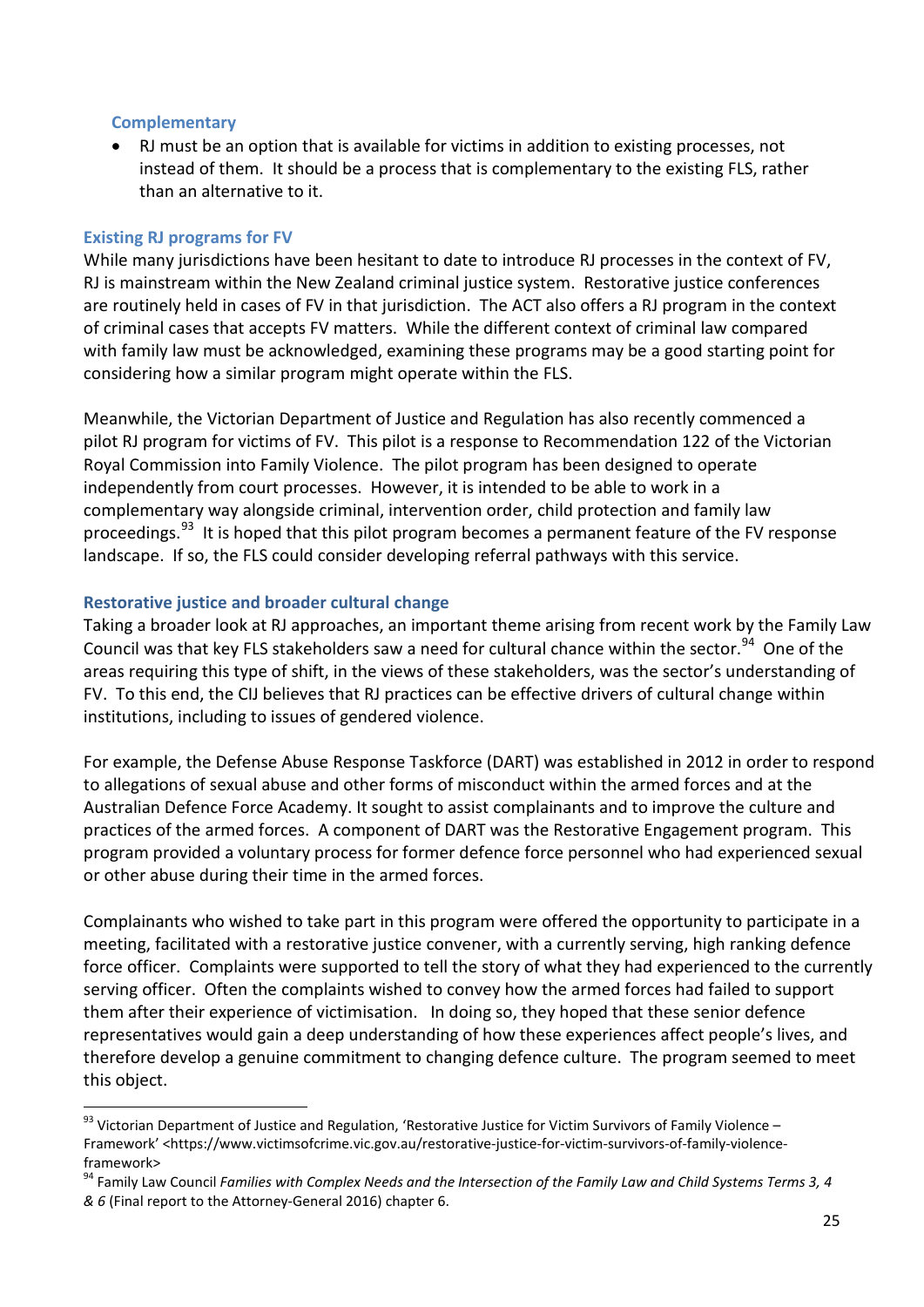The taskforce's final report noted:

*The Restorative Engagement Program has clearly had a great impact on the Defence representatives, many of whom will comprise the next one or even two generations of Defence leaders. As a consequence, the program is expected to make a lasting contribution to cultural change in Defence.*[95](#page-25-0)

The report also noted that ADF representatives who participated in the program made comments during the engagement process that included the following:

- *You have given me a much deeper understanding of the problem and what it is that needs to be solved*
- *I must admit that it's only now that I really get it*
- *I feel ashamed that I have given my life to an organisation that has done this to you, and*
- *I've learnt more in the last two hours than in my entire career.[96](#page-25-1)*

Feedback from the complainants who participated was overwhelmingly positive.<sup>[97](#page-25-2)</sup>

As discussed throughout this submission, victims of FV report feeling that they were not heard by the family courts, and that their experiences of FV were not acknowledged. The FLS may wish to explore a process similar to DART's Restorative Engagement program, whereby victims of FV could be supported to meet with representatives of the court and to explain their experience of feeling that the FV they experienced was overlooked or poorly responded to by the courts. The representatives would not necessarily need to be members of the judiciary, but would need to occupy positions of sufficient seniority within the FLS that they were capable of driving change. Such an approach would be both beneficial to victims of FV, as well as facilitate a deeper understanding of FV within the FLS.

Drawing on the consideration of evidence regarding children's perspectives discussed in Part One – including their need for voice and validation – there may be opportunities to include children in a similar sort of process, or as a way of explaining the decisions that were made about their future care. In a similar way, this would be both beneficial to children as well as facilitate a deeper understanding of their unique and specific needs within the FLS.

# **Training and capability building**

Of course, cultural change cannot occur without appropriate training and capability building. This is different from capacity building, which is concerned with sufficient resourcing. Rather, capability building, as the CIJ frames it here, is about the ability of legal sector players to respond appropriately, fully and with adequate nuance to the complexity of the issues that present to the system. The ALRC's Discussion Paper has rightly noted the concern that countless reviews and inquiries into the FLS have recommended increased specialist training in relation to FV and other matters, with little corresponding action. As with all recommendations concerning training for judicial officers, the principle of judicial independence precludes governments or even those bodies charged with delivering the relevant training from compelling judicial participation.

<span id="page-25-0"></span><sup>&</sup>lt;sup>95</sup> Commonwealth of Australia *Defence Abuse Response Taskforce Final Report* (2016) 20.<br><sup>96</sup> Ibid, 51.<br><sup>97</sup> Ibid, 50.

<span id="page-25-1"></span>

<span id="page-25-2"></span>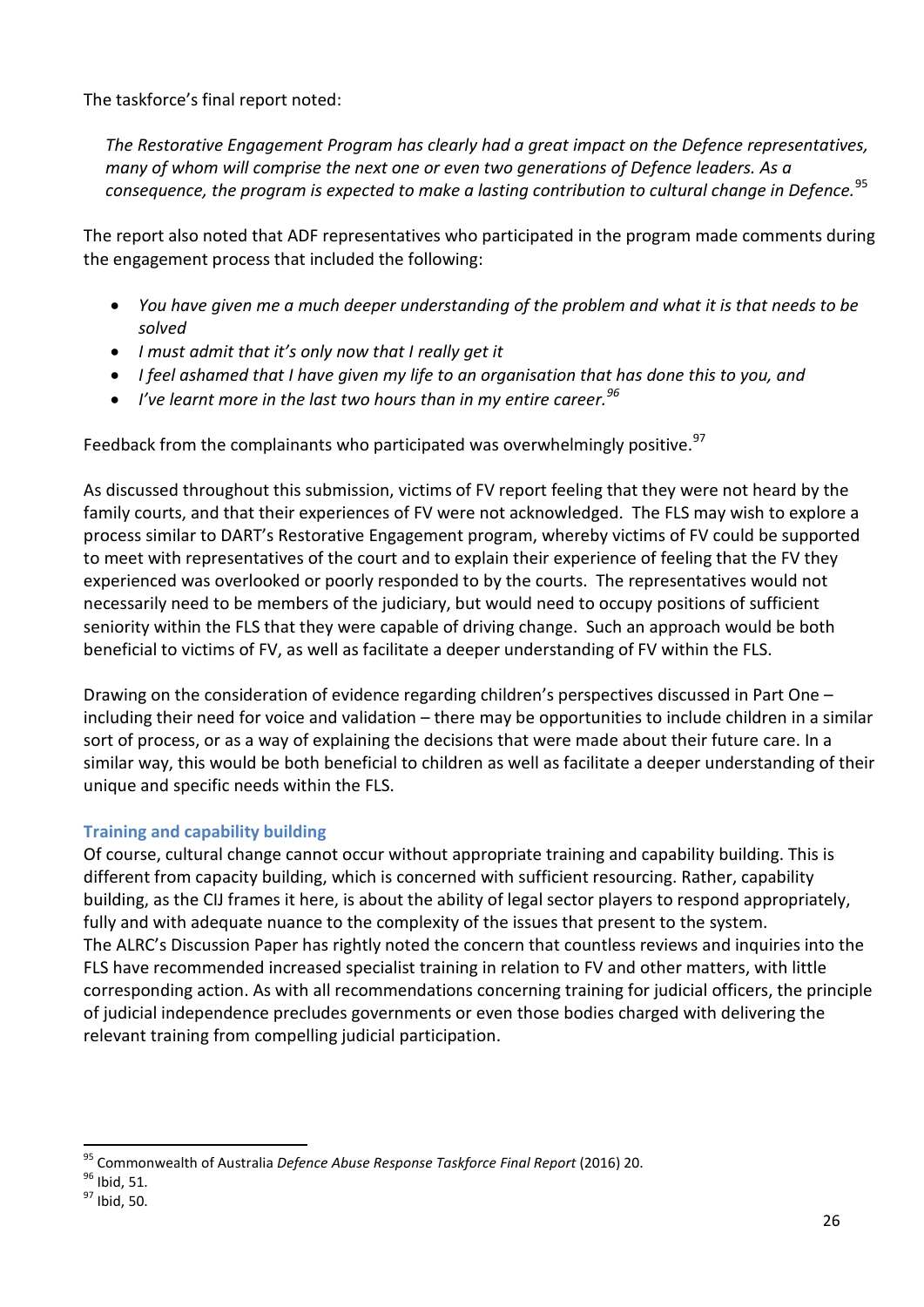This means that individual jurisdictions must direct their member judges to participate in relevant training. To this end the Magistrates' Court of Victoria has required its members to participate in compulsory FV training, though this amounted to a 2 day module which arguably cannot cover the full complexity of FV. As such, even in the Magistrates' Court jurisdiction, the CIJ has heard that only the 'usual suspects' will attend regular and ongoing FV training, being those Magistrates interested in developing best practice in their courtrooms, some of whom take on leadership positions within the FV jurisdiction.

The CIJ will not rehearse the wide range of FV training available for judicial officers, nor the recommendations for its provision in the Australian context. However, it may be worth considering the fact that a range of jurisdictions in the US have instituted mandatory training for all judges, as well as court staff, sitting in cases involving child protection, family violence and/or family law proceedings. While the requirements vary in relation to content, as well as allocation of hours, the requirements are legislatively based. What's more the legislative requirements are quite detailed in terms of the issues that they specify. For example, the legislative requirements in Massachusetts include that training include consideration of the patterns of FV, the increased vulnerability of victims from marginalised backgrounds; dynamics of FV that may indicate increased dangerousness; the content and availability of batterer intervention programs; and the availability of specialist FV refuges amongst other things.<sup>98</sup>

The CIJ therefore urges the ALRC to consider mechanisms by which FLS professionals, including judicial officers, can be required to participate in specialist FV training, including considering recommendations in relation to the level of detail required in some US jurisdictions.

<span id="page-26-0"></span><sup>98</sup> Resource Center on Domestic Violence, *Child Protection and Custody, a project of the Family Violence and Domestic Relations Program (FVDR) of the National Council of Juvenile and Family Court Judges* (NCJFCJ) 2013.